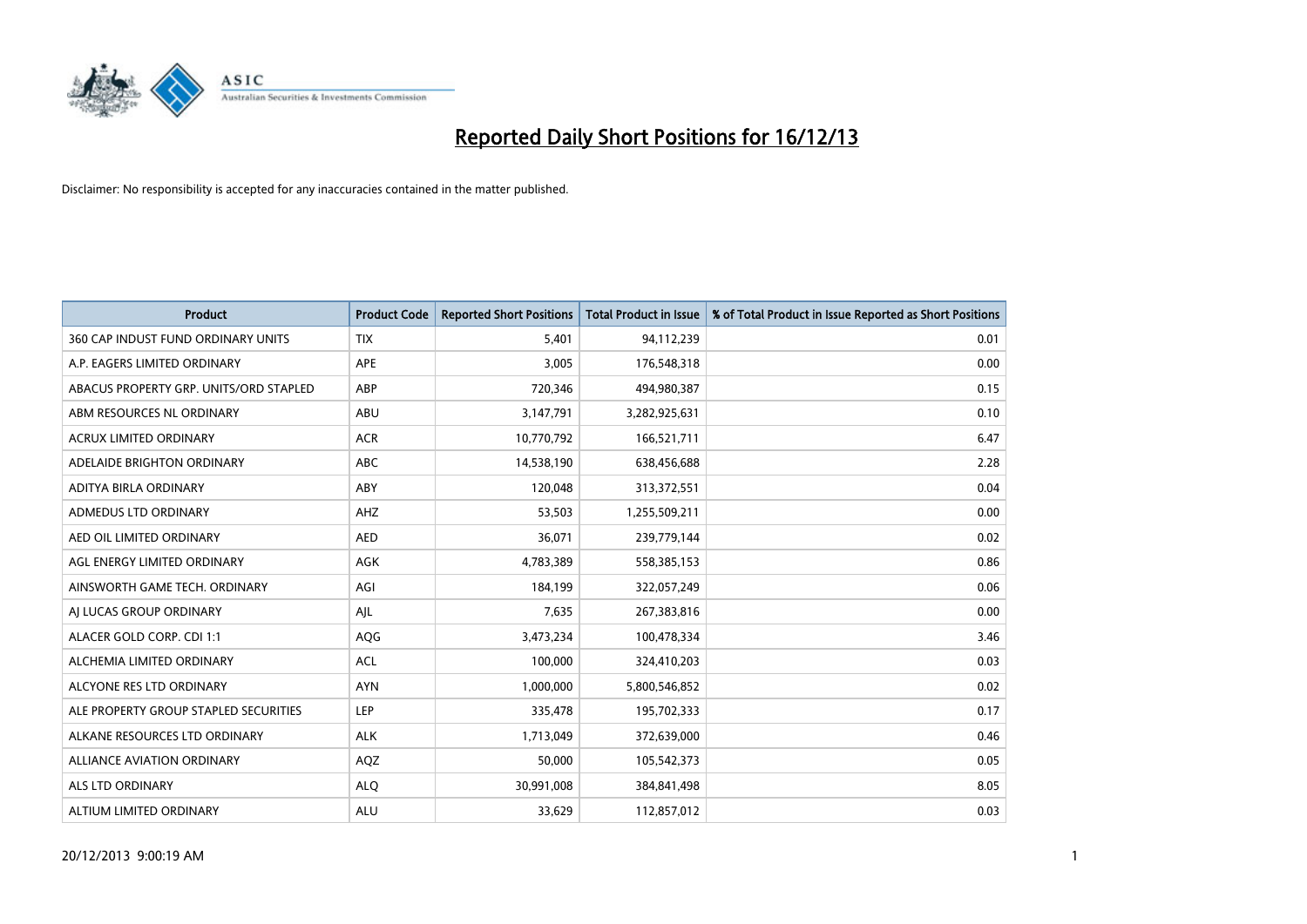

| <b>Product</b>                          | <b>Product Code</b> | <b>Reported Short Positions</b> | <b>Total Product in Issue</b> | % of Total Product in Issue Reported as Short Positions |
|-----------------------------------------|---------------------|---------------------------------|-------------------------------|---------------------------------------------------------|
| ALTONA MINING LTD ORDINARY              | <b>AOH</b>          | 479,174                         | 532,234,704                   | 0.09                                                    |
| ALUMINA LIMITED ORDINARY                | <b>AWC</b>          | 171,155,831                     | 2,806,225,615                 | 6.10                                                    |
| AMALGAMATED HOLDINGS ORDINARY           | <b>AHD</b>          | 58,294                          | 157,821,632                   | 0.04                                                    |
| AMCOM TELECOMM, ORDINARY                | <b>AMM</b>          | 1,593,667                       | 244,557,101                   | 0.65                                                    |
| AMCOR LIMITED ORDINARY                  | AMC                 | 3,451,276                       | 1,206,684,923                 | 0.29                                                    |
| AMP LIMITED ORDINARY                    | AMP                 | 29,731,258                      | 2,957,737,964                 | 1.01                                                    |
| AMPELLA MINING ORDINARY                 | AMX                 | 340,644                         | 248,000,493                   | 0.14                                                    |
| ANSELL LIMITED ORDINARY                 | <b>ANN</b>          | 4,538,903                       | 148,896,387                   | 3.05                                                    |
| ANTARES ENERGY LTD ORDINARY             | <b>AZZ</b>          | 184,205                         | 255,000,000                   | 0.07                                                    |
| ANZ BANKING GRP LTD ORDINARY            | ANZ                 | 4,735,033                       | 2,743,688,862                 | 0.17                                                    |
| APA GROUP STAPLED SECURITIES            | APA                 | 13,025,579                      | 835,750,807                   | 1.56                                                    |
| APN NEWS & MEDIA ORDINARY               | <b>APN</b>          | 15,606,359                      | 661,526,586                   | 2.36                                                    |
| AQUARIUS PLATINUM. ORDINARY             | <b>AOP</b>          | 6,668,043                       | 486,851,336                   | 1.37                                                    |
| AQUILA RESOURCES ORDINARY               | <b>AQA</b>          | 13,694,476                      | 411,804,442                   | 3.33                                                    |
| ARAFURA RESOURCE LTD ORDINARY           | ARU                 | 46,367                          | 441,270,644                   | 0.01                                                    |
| ARB CORPORATION ORDINARY                | ARP                 | 1,774,789                       | 72,481,302                    | 2.45                                                    |
| ARDENT LEISURE GROUP STAPLED SECURITIES | AAD                 | 1,790,038                       | 405,055,708                   | 0.44                                                    |
| ARENA GROUP STAPLED UNITS DEF           | <b>ARFDA</b>        | 5,161                           | 233,362,597                   | 0.00                                                    |
| ARISTOCRAT LEISURE ORDINARY             | <b>ALL</b>          | 8,036,055                       | 551,418,047                   | 1.46                                                    |
| ARRIUM LTD ORDINARY                     | ARI                 | 20,619,167                      | 1,361,469,008                 | 1.51                                                    |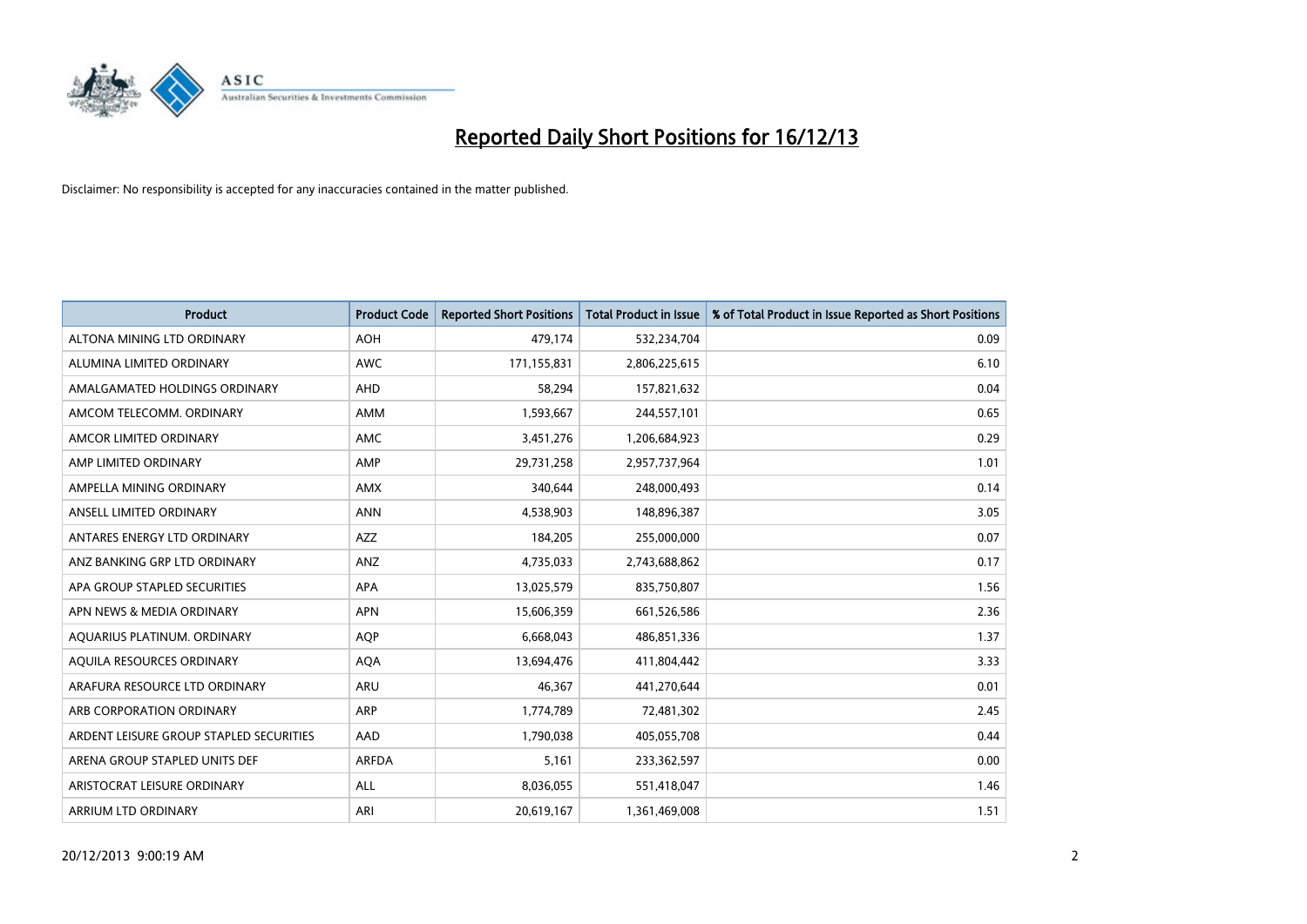

| <b>Product</b>                            | <b>Product Code</b> | <b>Reported Short Positions</b> | <b>Total Product in Issue</b> | % of Total Product in Issue Reported as Short Positions |
|-------------------------------------------|---------------------|---------------------------------|-------------------------------|---------------------------------------------------------|
| ASCIANO LIMITED ORDINARY                  | <b>AIO</b>          | 7,088,825                       | 975,385,664                   | 0.73                                                    |
| ASG GROUP LIMITED ORDINARY                | ASZ                 | 1,008,438                       | 206,720,839                   | 0.49                                                    |
| ASPEN GROUP ORD/UNITS STAPLED             | <b>APZ</b>          | 115,491                         | 119,946,366                   | 0.10                                                    |
| ASTRO JAP PROP GROUP STAPLED US PROHIBIT. | AJA                 | 47,504                          | 67,211,752                    | 0.07                                                    |
| ASX LIMITED ORDINARY                      | ASX                 | 3,028,377                       | 193,595,162                   | 1.56                                                    |
| ATLANTIC LIMITED ORDINARY                 | ATI                 | 50,000                          | 154,757,339                   | 0.03                                                    |
| ATLAS IRON LIMITED ORDINARY               | <b>AGO</b>          | 68,981,512                      | 915,496,158                   | 7.53                                                    |
| AUCKLAND INTERNATION ORDINARY             | AIA                 | 837                             | 1,322,564,489                 | 0.00                                                    |
| AURIZON HOLDINGS LTD ORDINARY             | AZJ                 | 30,674,676                      | 2,137,284,503                 | 1.44                                                    |
| <b>AURORA OIL &amp; GAS ORDINARY</b>      | <b>AUT</b>          | 7,729,324                       | 448,785,778                   | 1.72                                                    |
| AUSDRILL LIMITED ORDINARY                 | <b>ASL</b>          | 23,022,691                      | 312,277,224                   | 7.37                                                    |
| AUSENCO LIMITED ORDINARY                  | AAX                 | 2,796,575                       | 148,518,105                   | 1.88                                                    |
| AUSTAL LIMITED ORDINARY                   | ASB                 | 570,408                         | 346, 379, 377                 | 0.16                                                    |
| AUSTBROKERS HOLDINGS ORDINARY             | <b>AUB</b>          | 2,505                           | 59,642,171                    | 0.00                                                    |
| AUSTIN ENGINEERING ORDINARY               | ANG                 | 475,894                         | 73,164,403                    | 0.65                                                    |
| AUSTRALAND PROPERTY STAPLED SECURITY      | <b>ALZ</b>          | 2,610,627                       | 578,324,670                   | 0.45                                                    |
| AUSTRALIAN AGRICULT. ORDINARY             | AAC                 | 4,141,410                       | 532,294,404                   | 0.78                                                    |
| <b>AUSTRALIAN EDUCATION UNITS</b>         | <b>AEU</b>          | 6,940                           | 194,690,418                   | 0.00                                                    |
| AUSTRALIAN INFR LTD ORDINARY              | <b>AIX</b>          | 703,608                         | 620,733,944                   | 0.11                                                    |
| AUSTRALIAN PHARM. ORDINARY                | API                 | 9,285,113                       | 488,115,883                   | 1.90                                                    |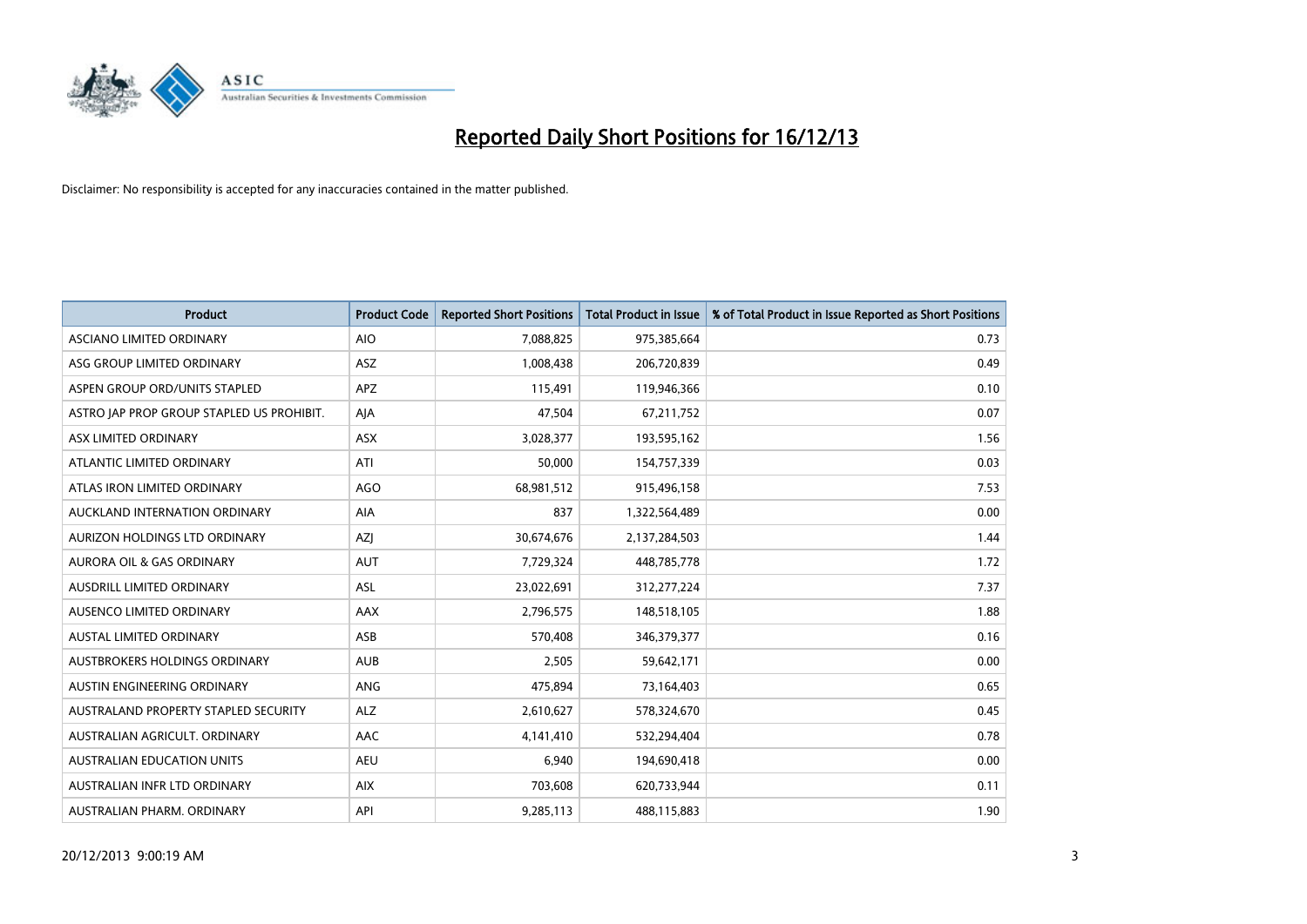

| <b>Product</b>                    | <b>Product Code</b> | <b>Reported Short Positions</b> | <b>Total Product in Issue</b> | % of Total Product in Issue Reported as Short Positions |
|-----------------------------------|---------------------|---------------------------------|-------------------------------|---------------------------------------------------------|
| AUTOMOTIVE HOLDINGS ORDINARY      | AHE                 | 495,810                         | 260,579,682                   | 0.19                                                    |
| AVEO GROUP STAPLED SECURITIES     | AOG                 | 15,515,332                      | 500,111,460                   | 3.10                                                    |
| AVIENNINGS LIMITED ORDINARY       | <b>AVI</b>          | 69,999                          | 384,423,851                   | 0.02                                                    |
| AWE LIMITED ORDINARY              | <b>AWE</b>          | 1,383,865                       | 522,116,985                   | 0.27                                                    |
| <b>BANDANNA ENERGY ORDINARY</b>   | <b>BND</b>          | 18,700,104                      | 528,481,199                   | 3.54                                                    |
| BANK OF QUEENSLAND. ORDINARY      | <b>BOO</b>          | 4,764,126                       | 322,566,581                   | 1.48                                                    |
| <b>BASE RES LIMITED ORDINARY</b>  | <b>BSE</b>          | 7,010,527                       | 561,840,029                   | 1.25                                                    |
| BATHURST RES NZ LTD ORDINARY      | <b>BRL</b>          | 19,797,355                      | 821,457,725                   | 2.41                                                    |
| BC IRON LIMITED ORDINARY          | <b>BCI</b>          | 87,483                          | 123,928,630                   | 0.07                                                    |
| BEACH ENERGY LIMITED ORDINARY     | <b>BPT</b>          | 19,741,873                      | 1,277,958,962                 | 1.54                                                    |
| BEADELL RESOURCE LTD ORDINARY     | <b>BDR</b>          | 34,733,260                      | 790,727,280                   | 4.39                                                    |
| BEGA CHEESE LTD ORDINARY          | <b>BGA</b>          | 89,146                          | 151,975,190                   | 0.06                                                    |
| BENDIGO AND ADELAIDE ORDINARY     | <b>BEN</b>          | 11,979,343                      | 409,977,183                   | 2.92                                                    |
| BENTHAM IMF LTD ORDINARY          | <b>IMF</b>          | 2,875,396                       | 155,147,048                   | 1.85                                                    |
| BERKELEY RESOURCES ORDINARY       | <b>BKY</b>          | 89,341                          | 179,393,323                   | 0.05                                                    |
| BETASHARES ASX RES ETF UNITS      | <b>ORE</b>          | 809,000                         | 3,020,814                     | 26.78                                                   |
| BHP BILLITON LIMITED ORDINARY     | <b>BHP</b>          | 5,482,320                       | 3,211,691,105                 | 0.17                                                    |
| <b>BILLABONG ORDINARY</b>         | <b>BBG</b>          | 16,050,084                      | 478,944,292                   | 3.35                                                    |
| <b>BIONOMICS LIMITED ORDINARY</b> | <b>BNO</b>          | 197,819                         | 412,193,567                   | 0.05                                                    |
| BLACKMORES LIMITED ORDINARY       | <b>BKL</b>          | 21,291                          | 17,046,024                    | 0.12                                                    |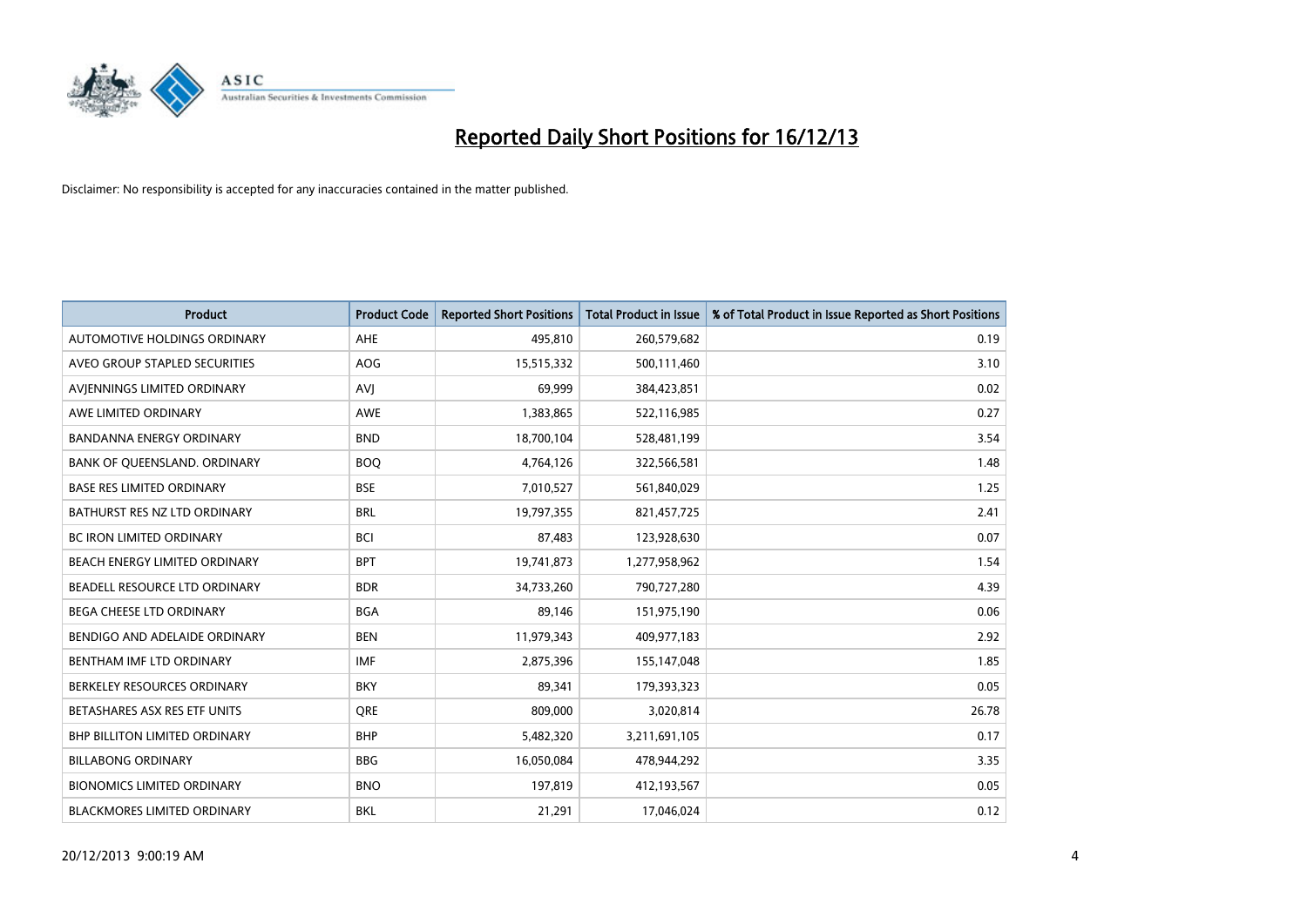

| <b>Product</b>                                | <b>Product Code</b> | <b>Reported Short Positions</b> | <b>Total Product in Issue</b> | % of Total Product in Issue Reported as Short Positions |
|-----------------------------------------------|---------------------|---------------------------------|-------------------------------|---------------------------------------------------------|
| <b>BLACKTHORN RESOURCES ORD US PROHIBITED</b> | <b>BTR</b>          | 827,032                         | 164,285,950                   | 0.50                                                    |
| <b>BLUESCOPE STEEL LTD ORDINARY</b>           | <b>BSL</b>          | 5,889,428                       | 558,733,728                   | 1.05                                                    |
| <b>BOART LONGYEAR ORDINARY</b>                | <b>BLY</b>          | 35,540,533                      | 461,163,412                   | 7.71                                                    |
| <b>BOOM LOGISTICS ORDINARY</b>                | <b>BOL</b>          | 249,999                         | 474,868,764                   | 0.05                                                    |
| <b>BORAL LIMITED, ORDINARY</b>                | <b>BLD</b>          | 48,838,580                      | 778,739,826                   | 6.27                                                    |
| <b>BRADKEN LIMITED ORDINARY</b>               | <b>BKN</b>          | 19,731,990                      | 169,240,662                   | 11.66                                                   |
| <b>BRAMBLES LIMITED ORDINARY</b>              | <b>BXB</b>          | 1,774,700                       | 1,561,480,363                 | 0.11                                                    |
| BREVILLE GROUP LTD ORDINARY                   | <b>BRG</b>          | 2,767,001                       | 130,095,322                   | 2.13                                                    |
| <b>BRICKWORKS LIMITED ORDINARY</b>            | <b>BKW</b>          | 137,923                         | 148,038,996                   | 0.09                                                    |
| BT INVESTMENT MNGMNT ORDINARY                 | <b>BTT</b>          | 1,764                           | 279,182,538                   | 0.00                                                    |
| <b>BUCCANEER ENERGY LTD ORDINARY</b>          | <b>BCC</b>          | 1,864,833                       | 2,408,671,956                 | 0.08                                                    |
| <b>BURU ENERGY ORDINARY</b>                   | <b>BRU</b>          | 14,452,566                      | 298,365,707                   | 4.84                                                    |
| <b>BWP TRUST ORDINARY UNITS</b>               | <b>BWP</b>          | 3,063,886                       | 627,165,919                   | 0.49                                                    |
| <b>CABCHARGE AUSTRALIA ORDINARY</b>           | CAB                 | 15,968,288                      | 120,430,683                   | 13.26                                                   |
| CALTEX AUSTRALIA ORDINARY                     | <b>CTX</b>          | 1,865,001                       | 270,000,000                   | 0.69                                                    |
| CAPE LAMBERT RES LTD ORDINARY                 | <b>CFE</b>          | 19,764                          | 669,241,942                   | 0.00                                                    |
| <b>CARBON ENERGY ORDINARY</b>                 | <b>CNX</b>          | 6,799                           | 1,250,097,524                 | 0.00                                                    |
| CARDNO LIMITED ORDINARY                       | CDD                 | 7,870,095                       | 146, 107, 042                 | 5.39                                                    |
| <b>CARINDALE PROPERTY UNIT</b>                | <b>CDP</b>          | $\mathbf{1}$                    | 70,000,000                    | 0.00                                                    |
| CARNARVON PETROLEUM ORDINARY                  | <b>CVN</b>          | 734                             | 937,796,875                   | 0.00                                                    |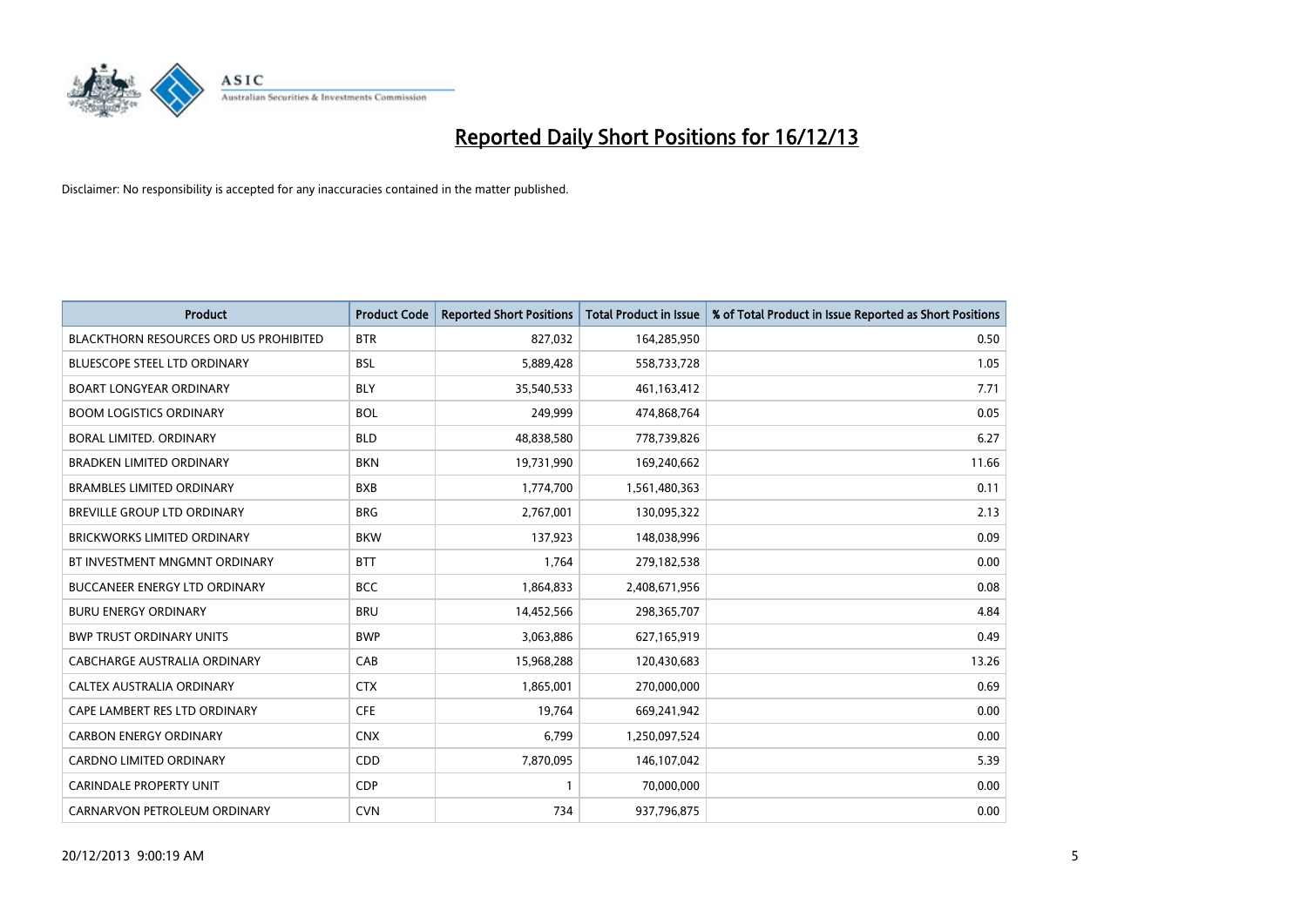

| <b>Product</b>                          | <b>Product Code</b> | <b>Reported Short Positions</b> | <b>Total Product in Issue</b> | % of Total Product in Issue Reported as Short Positions |
|-----------------------------------------|---------------------|---------------------------------|-------------------------------|---------------------------------------------------------|
| CARSALES.COM LTD ORDINARY               | <b>CRZ</b>          | 3,727,612                       | 237,763,965                   | 1.57                                                    |
| <b>CASH CONVERTERS ORDINARY</b>         | CCV                 | 7,268,678                       | 426,302,767                   | 1.71                                                    |
| CEDAR WOODS PROP. ORDINARY              | <b>CWP</b>          | 8,567                           | 73,732,683                    | 0.01                                                    |
| CENTRAL PETROLEUM ORDINARY              | <b>CTP</b>          | 438,736                         | 309,218,273                   | 0.14                                                    |
| <b>CERAMIC FUEL CELLS ORDINARY</b>      | <b>CFU</b>          | 991,102                         | 1,601,287,414                 | 0.06                                                    |
| CFS RETAIL TRUST GRP STAPLED SECURITIES | <b>CFX</b>          | 98,396,417                      | 2,858,286,690                 | 3.44                                                    |
| CHALLENGER DIV.PRO. STAPLED UNITS       | <b>CDI</b>          | 107,958                         | 214,101,013                   | 0.05                                                    |
| CHALLENGER LIMITED ORDINARY             | <b>CGF</b>          | 712,383                         | 530,862,585                   | 0.13                                                    |
| CHARTER HALL GROUP STAPLED US PROHIBIT. | <b>CHC</b>          | 290,075                         | 309,118,171                   | 0.09                                                    |
| <b>CHARTER HALL RETAIL UNITS</b>        | <b>COR</b>          | 10,545,514                      | 362,896,512                   | 2.91                                                    |
| <b>CHORUS LIMITED ORDINARY</b>          | <b>CNU</b>          | 7,355,181                       | 396,369,767                   | 1.86                                                    |
| CITIGOLD CORP LTD ORDINARY              | <b>CTO</b>          | 153,427                         | 1,352,907,765                 | 0.01                                                    |
| COAL OF AFRICA LTD ORDINARY             | <b>CZA</b>          | 426                             | 1,048,368,613                 | 0.00                                                    |
| <b>COALSPUR MINES LTD ORDINARY</b>      | <b>CPL</b>          | 7,546,567                       | 641,394,435                   | 1.18                                                    |
| COCA-COLA AMATIL ORDINARY               | <b>CCL</b>          | 14,773,642                      | 763,590,249                   | 1.93                                                    |
| COCHLEAR LIMITED ORDINARY               | <b>COH</b>          | 8,852,477                       | 57,062,020                    | 15.51                                                   |
| COCKATOO COAL ORDINARY                  | <b>COK</b>          | 15,165,926                      | 886,294,158                   | 1.71                                                    |
| <b>CODAN LIMITED ORDINARY</b>           | <b>CDA</b>          | 786,839                         | 176,969,924                   | 0.44                                                    |
| <b>COFFEY INTERNATIONAL ORDINARY</b>    | <b>COF</b>          | 18,921                          | 255,833,165                   | 0.01                                                    |
| <b>COKAL LTD ORDINARY</b>               | <b>CKA</b>          | 103,470                         | 471,103,926                   | 0.02                                                    |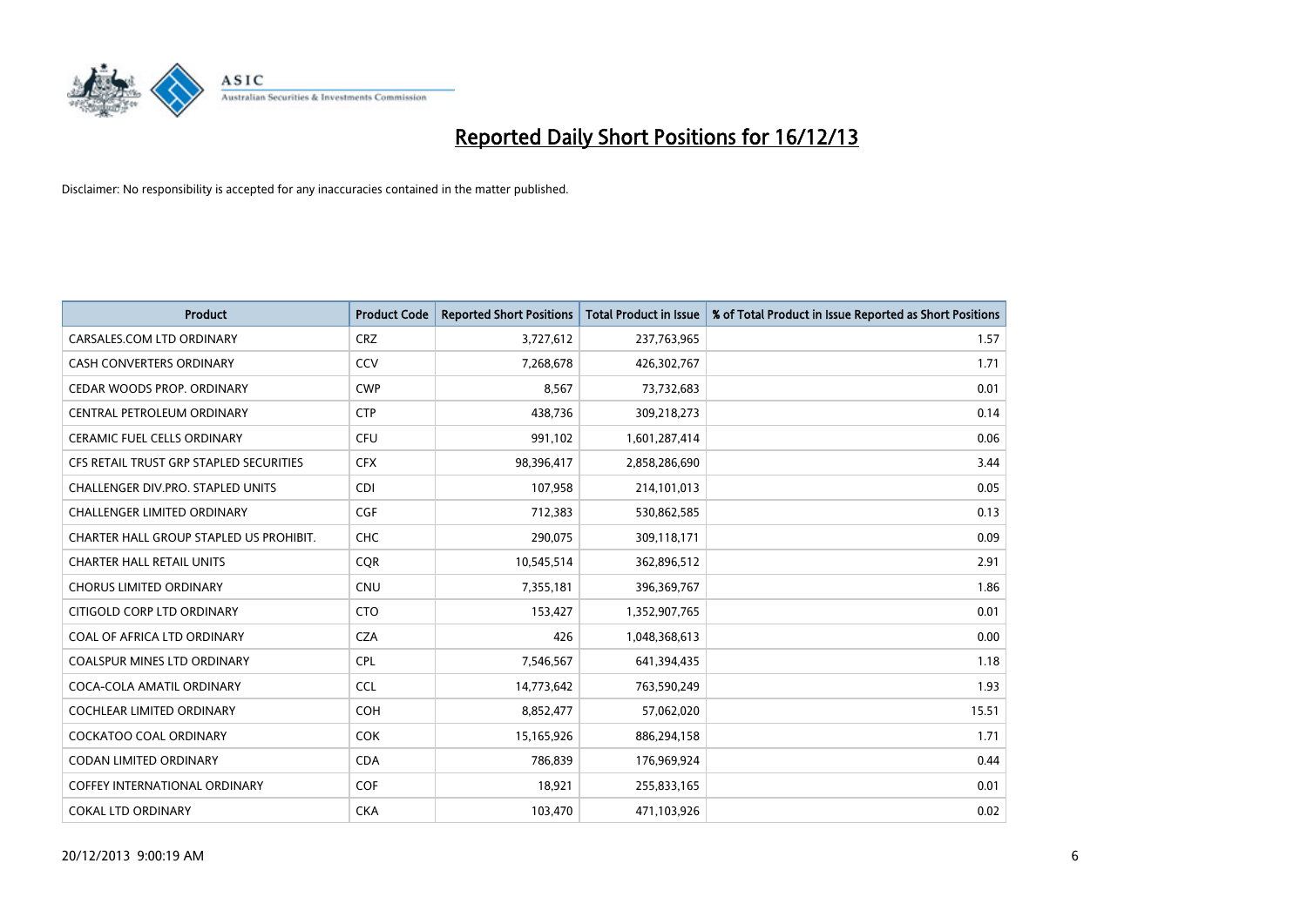

| <b>Product</b>                          | <b>Product Code</b> | <b>Reported Short Positions</b> | <b>Total Product in Issue</b> | % of Total Product in Issue Reported as Short Positions |
|-----------------------------------------|---------------------|---------------------------------|-------------------------------|---------------------------------------------------------|
| <b>COLLECTION HOUSE ORDINARY</b>        | <b>CLH</b>          | 1,624,032                       | 128,969,148                   | 1.26                                                    |
| <b>COLLINS FOODS LTD ORDINARY</b>       | <b>CKF</b>          | 56,641                          | 93,000,003                    | 0.06                                                    |
| COMMONWEALTH BANK, ORDINARY             | <b>CBA</b>          | 5,720,439                       | 1,611,928,836                 | 0.35                                                    |
| COMMONWEALTH PROP ORDINARY UNITS        | <b>CPA</b>          | 17,531,989                      | 2,347,003,413                 | 0.75                                                    |
| <b>COMPASS RESOURCES ORDINARY</b>       | <b>CMR</b>          | 7,472                           | 1,403,744,100                 | 0.00                                                    |
| <b>COMPUTERSHARE LTD ORDINARY</b>       | <b>CPU</b>          | 11,142,666                      | 556,203,079                   | 2.00                                                    |
| <b>COOPER ENERGY LTD ORDINARY</b>       | <b>COE</b>          | 501,129                         | 329,235,509                   | 0.15                                                    |
| <b>CORP TRAVEL LIMITED ORDINARY</b>     | <b>CTD</b>          | 374,460                         | 78,246,245                    | 0.48                                                    |
| CORP TRAVEL LIMITED RIGHTS 09-JAN-14    | <b>CTDR</b>         | 3,391                           | 11,592,036                    | 0.03                                                    |
| <b>CREDIT CORP GROUP ORDINARY</b>       | <b>CCP</b>          | 30,685                          | 46,131,882                    | 0.07                                                    |
| <b>CROMWELL PROP STAPLED SECURITIES</b> | <b>CMW</b>          | 15,683,301                      | 1,721,483,143                 | 0.91                                                    |
| <b>CROWE HORWATH AUS ORDINARY</b>       | <b>CRH</b>          | 824,692                         | 273,005,429                   | 0.30                                                    |
| <b>CROWN RESORTS LTD ORDINARY</b>       | <b>CWN</b>          | 1,140,250                       | 728,394,185                   | 0.16                                                    |
| <b>CSG LIMITED ORDINARY</b>             | CSV                 | 65,031                          | 278,973,075                   | 0.02                                                    |
| <b>CSL LIMITED ORDINARY</b>             | <b>CSL</b>          | 843,500                         | 486,869,449                   | 0.17                                                    |
| <b>CSR LIMITED ORDINARY</b>             | <b>CSR</b>          | 23,888,538                      | 506,000,315                   | 4.72                                                    |
| <b>CUDECO LIMITED ORDINARY</b>          | CDU                 | 8,872,707                       | 205,017,174                   | 4.33                                                    |
| DART ENERGY LTD ORDINARY                | <b>DTE</b>          | 4,994,897                       | 1,108,251,519                 | 0.45                                                    |
| DATA#3 LIMITED ORDINARY                 | <b>DTL</b>          | 681,598                         | 153,974,950                   | 0.44                                                    |
| DAVID JONES LIMITED ORDINARY            | <b>DJS</b>          | 40,329,050                      | 537,137,845                   | 7.51                                                    |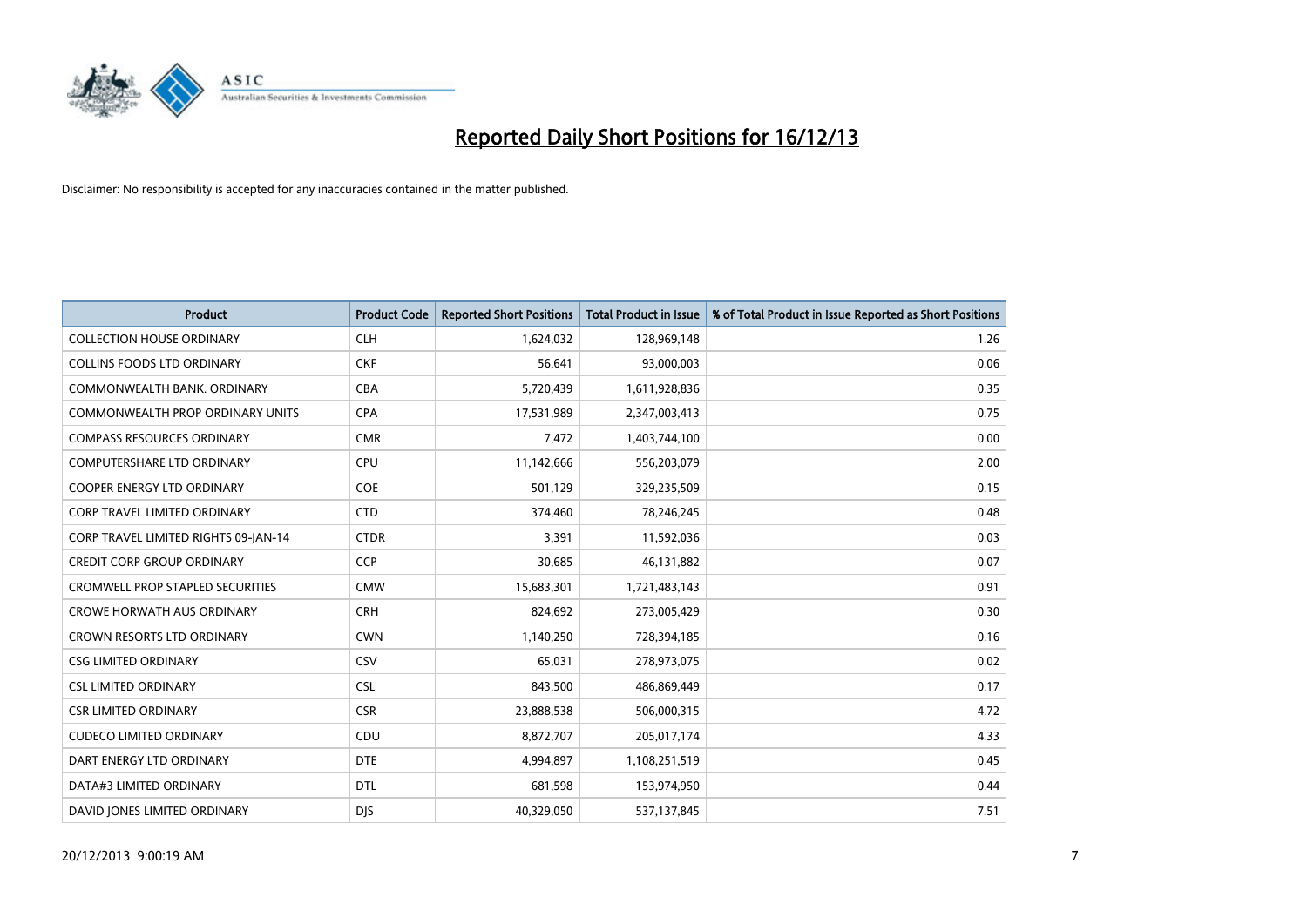

| <b>Product</b>                       | <b>Product Code</b> | <b>Reported Short Positions</b> | <b>Total Product in Issue</b> | % of Total Product in Issue Reported as Short Positions |
|--------------------------------------|---------------------|---------------------------------|-------------------------------|---------------------------------------------------------|
| <b>DECMIL GROUP LIMITED ORDINARY</b> | <b>DCG</b>          | 3,157,961                       | 168,657,794                   | 1.87                                                    |
| DEEP YELLOW LIMITED ORDINARY         | <b>DYL</b>          | 100,002                         | 1,612,657,567                 | 0.01                                                    |
| DEVINE LIMITED ORDINARY              | <b>DVN</b>          | 70,482                          | 158,730,556                   | 0.04                                                    |
| DEXUS PROPERTY GROUP STAPLED UNITS   | <b>DXS</b>          | 27,015,249                      | 4,628,228,426                 | 0.58                                                    |
| DICK SMITH HLDGS ORDINARY            | <b>DSH</b>          | 2,314,966                       | 236,511,364                   | 0.98                                                    |
| DISCOVERY METALS LTD ORDINARY        | <b>DML</b>          | 7,652,750                       | 560,034,418                   | 1.37                                                    |
| DOMINO PIZZA ENTERPR ORDINARY        | <b>DMP</b>          | 1,259,108                       | 85,915,713                    | 1.47                                                    |
| DONACO INTERNATIONAL ORDINARY        | <b>DNA</b>          | 70,000                          | 401,031,146                   | 0.02                                                    |
| DORAY MINERALS LTD ORDINARY          | <b>DRM</b>          | 28,921                          | 141,866,768                   | 0.02                                                    |
| DOWNER EDI LIMITED ORDINARY          | <b>DOW</b>          | 13,108,112                      | 434,734,970                   | 3.02                                                    |
| DRAGON MINING LTD ORDINARY           | <b>DRA</b>          | 50,000                          | 88,840,613                    | 0.06                                                    |
| DRILLSEARCH ENERGY ORDINARY          | <b>DLS</b>          | 11,227,438                      | 432,465,895                   | 2.60                                                    |
| DUET GROUP STAPLED US PROHIBIT.      | <b>DUE</b>          | 11,588,204                      | 1,237,195,531                 | 0.94                                                    |
| DULUXGROUP LIMITED ORDINARY          | <b>DLX</b>          | 339,716                         | 377,019,430                   | 0.09                                                    |
| <b>DWS LTD ORDINARY</b>              | <b>DWS</b>          | 635,795                         | 132,362,763                   | 0.48                                                    |
| ECHO ENTERTAINMENT ORDINARY          | <b>EGP</b>          | 16,843,520                      | 825,672,730                   | 2.04                                                    |
| ELDERS LIMITED ORDINARY              | <b>ELD</b>          | 19,886,302                      | 455,013,329                   | 4.37                                                    |
| ELEMENTAL MINERALS ORDINARY          | <b>ELM</b>          | 176,299                         | 303,263,391                   | 0.06                                                    |
| <b>EMECO HOLDINGS ORDINARY</b>       | <b>EHL</b>          | 11,223,794                      | 599,675,707                   | 1.87                                                    |
| <b>ENDEAVOUR MIN CORP CDI 1:1</b>    | <b>EVR</b>          | 365,703                         | 82,293,359                    | 0.44                                                    |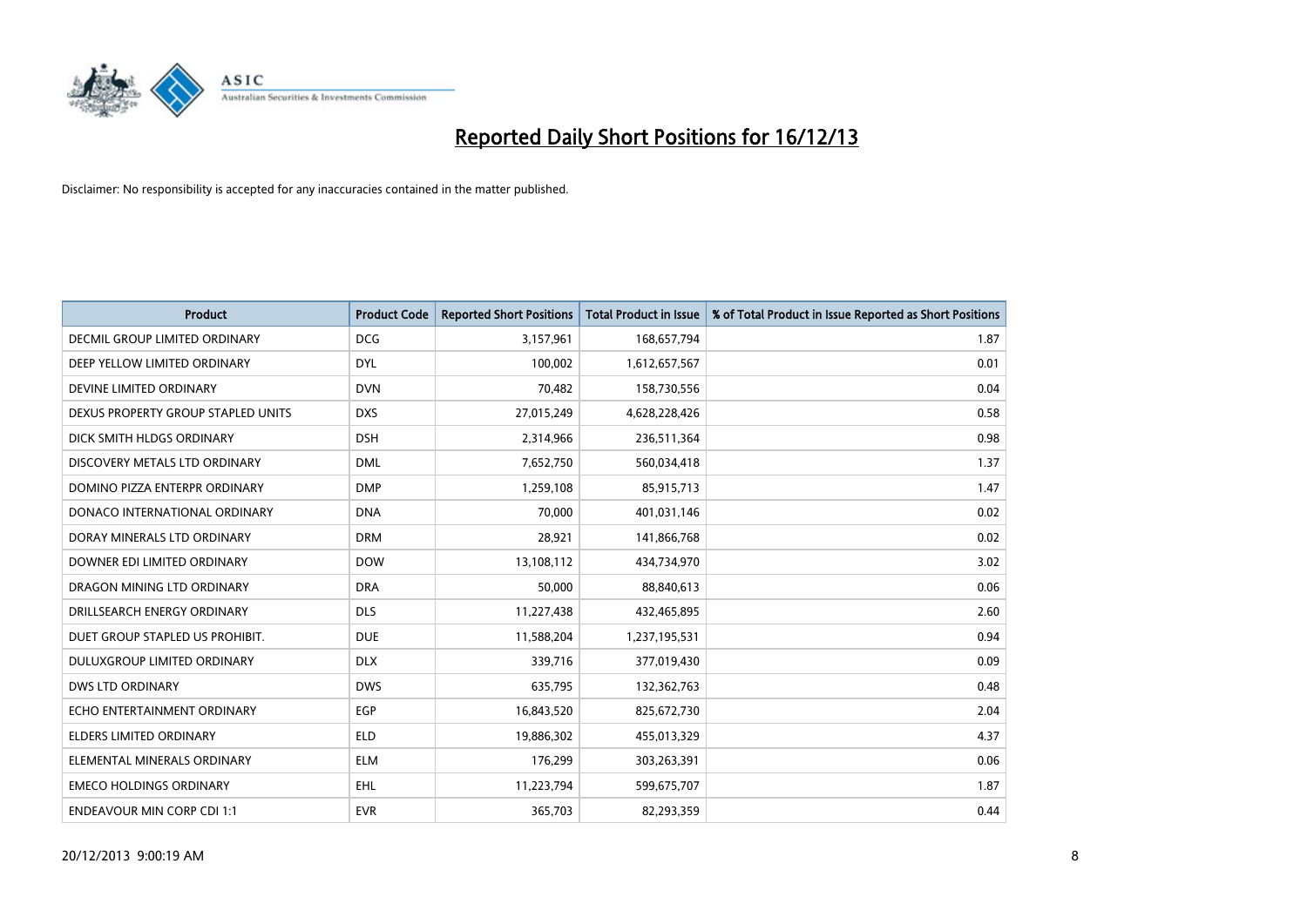

| <b>Product</b>                         | <b>Product Code</b> | <b>Reported Short Positions</b> | <b>Total Product in Issue</b> | % of Total Product in Issue Reported as Short Positions |
|----------------------------------------|---------------------|---------------------------------|-------------------------------|---------------------------------------------------------|
| <b>ENERGY RESOURCES ORDINARY 'A'</b>   | <b>ERA</b>          | 11,253,303                      | 517,725,062                   | 2.17                                                    |
| ENERGY WORLD CORPOR. ORDINARY          | <b>EWC</b>          | 54,334,695                      | 1,734,166,672                 | 3.13                                                    |
| <b>ENVESTRA LIMITED ORDINARY</b>       | <b>ENV</b>          | 2,574,392                       | 1,796,808,474                 | 0.14                                                    |
| EQUATORIAL RES LTD ORDINARY            | EQX                 | 8                               | 122,185,353                   | 0.00                                                    |
| ERM POWER LIMITED ORDINARY             | EPW                 | 4,726                           | 238,714,606                   | 0.00                                                    |
| ESERVGLOBAL LIMITED ORDINARY           | ESV                 | 7,713,636                       | 249,045,997                   | 3.10                                                    |
| ETHANE PIPELINE STAPLED SECURITIES     | <b>EPX</b>          | 2,388                           | 69,302,275                    | 0.00                                                    |
| EVOLUTION MINING LTD ORDINARY          | <b>EVN</b>          | 20,187,664                      | 708,652,367                   | 2.85                                                    |
| FAIRFAX MEDIA LTD ORDINARY             | <b>FXI</b>          | 254,297,096                     | 2,351,955,725                 | 10.81                                                   |
| <b>FANTASTIC HOLDINGS ORDINARY</b>     | <b>FAN</b>          | 27,776                          | 103,068,398                   | 0.03                                                    |
| FAR LTD ORDINARY                       | <b>FAR</b>          | 24,205,420                      | 2,499,846,742                 | 0.97                                                    |
| FEDERATION CNTRES ORD/UNIT STAPLED SEC | <b>FDC</b>          | 4,241,864                       | 1,427,641,565                 | 0.30                                                    |
| FINBAR GROUP LIMITED ORDINARY          | <b>FRI</b>          | 4,000                           | 220,847,184                   | 0.00                                                    |
| FISHER & PAYKEL H. ORDINARY            | FPH                 | 1,752,678                       | 546,937,064                   | 0.32                                                    |
| FLEETWOOD CORP ORDINARY                | <b>FWD</b>          | 2,248,283                       | 60,522,619                    | 3.71                                                    |
| FLETCHER BUILDING ORDINARY             | <b>FBU</b>          | 1,842,557                       | 687,854,788                   | 0.27                                                    |
| FLEXIGROUP LIMITED ORDINARY            | <b>FXL</b>          | 468,552                         | 304,096,060                   | 0.15                                                    |
| FLIGHT CENTRE TRAVEL ORDINARY          | <b>FLT</b>          | 4,999,013                       | 100,534,001                   | 4.97                                                    |
| FLINDERS MINES LTD ORDINARY            | <b>FMS</b>          | 4,437,551                       | 1,824,843,676                 | 0.24                                                    |
| FOCUS MINERALS LTD ORDINARY            | <b>FML</b>          | 27,090,805                      | 9,137,375,877                 | 0.30                                                    |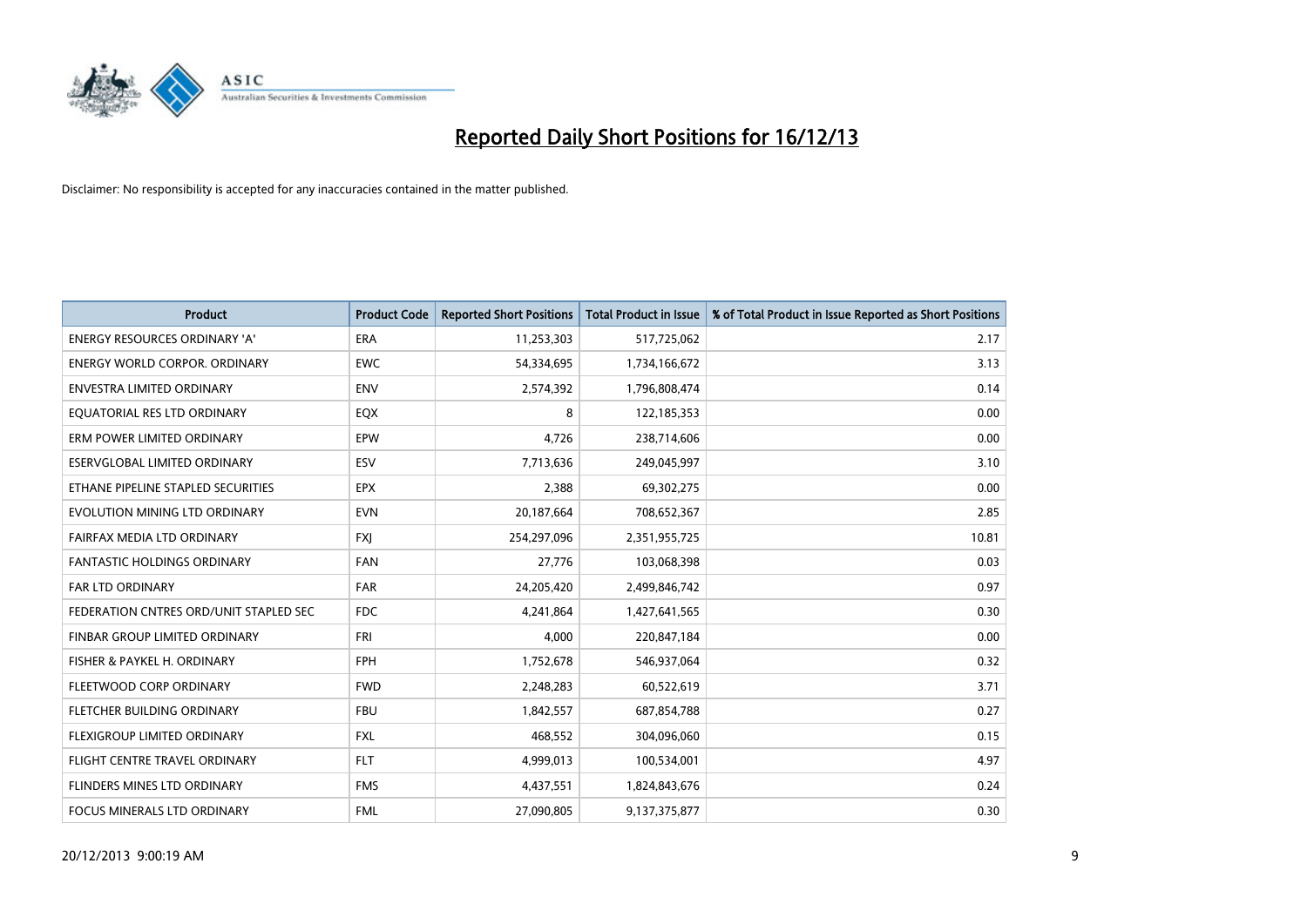

| <b>Product</b>                                   | <b>Product Code</b> | <b>Reported Short Positions</b> | <b>Total Product in Issue</b> | % of Total Product in Issue Reported as Short Positions |
|--------------------------------------------------|---------------------|---------------------------------|-------------------------------|---------------------------------------------------------|
| FONTERRA SHARE FUND ORDINARY UNITS               | <b>FSF</b>          | 319                             | 108,070,751                   | 0.00                                                    |
| <b>FORGE GROUP LIMITED ORDINARY</b>              | <b>FGE</b>          | 653,285                         | 86,169,014                    | 0.76                                                    |
| FORTESCUE METALS GRP ORDINARY                    | <b>FMG</b>          | 133,629,787                     | 3,113,798,151                 | 4.29                                                    |
| <b>G.U.D. HOLDINGS ORDINARY</b>                  | GUD                 | 5,952,746                       | 71,241,319                    | 8.36                                                    |
| <b>G8 EDUCATION LIMITED ORDINARY</b>             | <b>GEM</b>          | 1,697,535                       | 300,302,719                   | 0.57                                                    |
| <b>GALAXY RESOURCES ORDINARY</b>                 | <b>GXY</b>          | 617,038                         | 1,020,525,434                 | 0.06                                                    |
| <b>GBST HOLDINGS ORDINARY</b>                    | GBT                 | 19,699                          | 66,561,725                    | 0.03                                                    |
| <b>GENETIC TECHNOLOGIES ORDINARY</b>             | GTG                 | 72,000                          | 572,694,121                   | 0.01                                                    |
| <b>GEODYNAMICS LIMITED ORDINARY</b>              | GDY                 | 850                             | 406,452,608                   | 0.00                                                    |
| GI DYNAMICS, INC CDI US PROHIBITED               | GID                 | 1,360,530                       | 393,043,620                   | 0.35                                                    |
| <b>GINDALBIE METALS LTD ORDINARY</b>             | GBG                 | 43,709,851                      | 1,493,498,390                 | 2.93                                                    |
| <b>GOODMAN FIELDER, ORDINARY</b>                 | <b>GFF</b>          | 38,063,260                      | 1,955,559,207                 | 1.95                                                    |
| <b>GOODMAN GROUP STAPLED</b>                     | <b>GMG</b>          | 2,183,101                       | 1,718,742,809                 | 0.13                                                    |
| <b>GPT GROUP STAPLED SEC.</b>                    | GPT                 | 4,641,944                       | 1,694,888,638                 | 0.27                                                    |
| <b>GRAINCORP LIMITED A CLASS ORDINARY</b>        | <b>GNC</b>          | 558,263                         | 228,855,628                   | 0.24                                                    |
| <b>GRANGE RESOURCES, ORDINARY</b>                | <b>GRR</b>          | 5,581,679                       | 1,156,492,195                 | 0.48                                                    |
| <b>GREENCROSS LIMITED ORDINARY</b>               | <b>GXL</b>          | 14,611                          | 37,682,334                    | 0.04                                                    |
| <b>GREENLAND MIN EN LTD ORDINARY</b>             | GGG                 | 5,595,786                       | 574,572,911                   | 0.97                                                    |
| <b>GROWTHPOINT PROPERTY ORD/UNIT STAPLED SEC</b> | GOZ                 | 1,439,468                       | 414,466,792                   | 0.35                                                    |
| <b>GRYPHON MINERALS LTD ORDINARY</b>             | GRY                 | 5,921,102                       | 400,797,615                   | 1.48                                                    |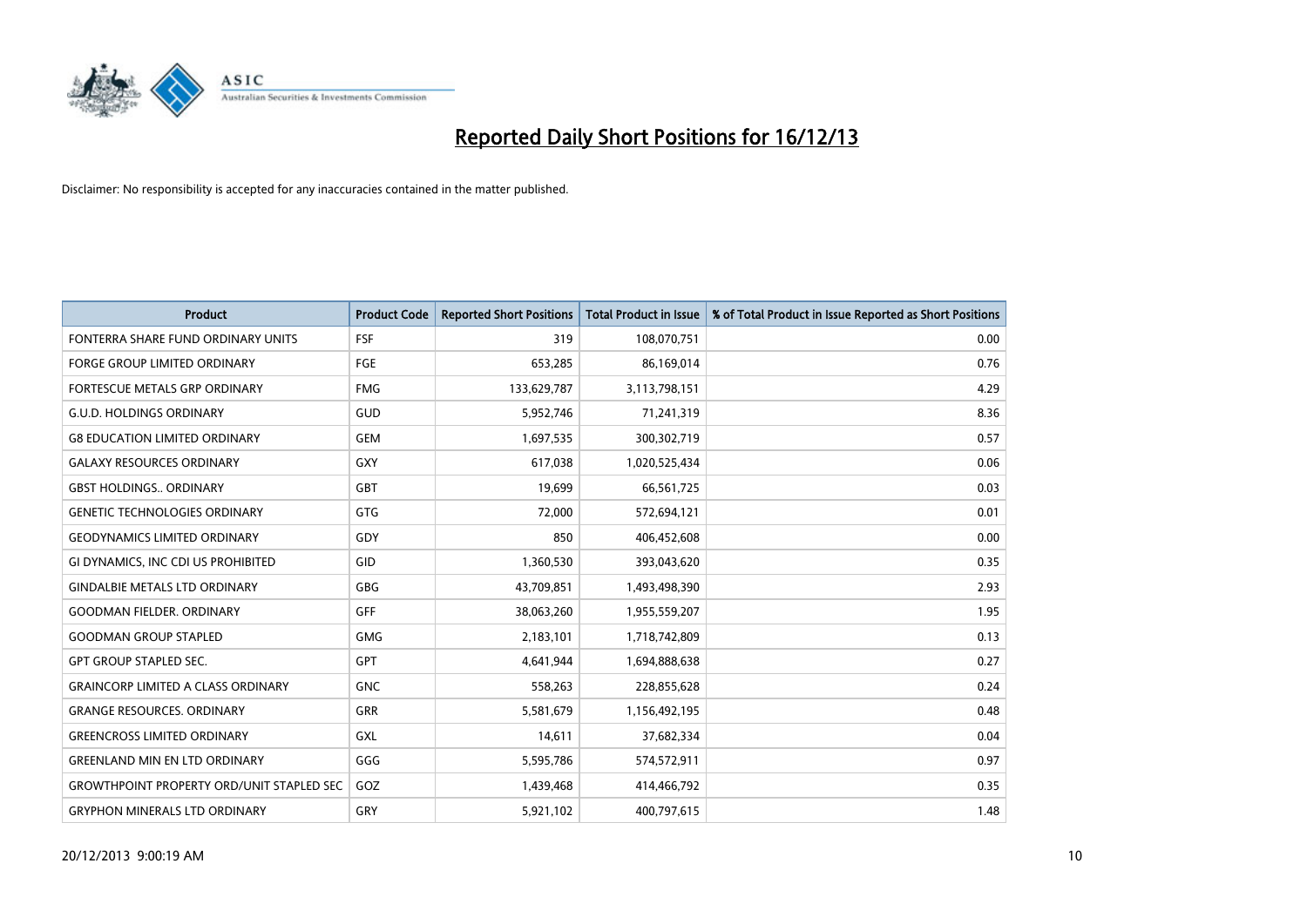

| <b>Product</b>                           | <b>Product Code</b> | <b>Reported Short Positions</b> | <b>Total Product in Issue</b> | % of Total Product in Issue Reported as Short Positions |
|------------------------------------------|---------------------|---------------------------------|-------------------------------|---------------------------------------------------------|
| <b>GUILDFORD COAL LTD ORDINARY</b>       | <b>GUF</b>          | 492,747                         | 635,046,899                   | 0.08                                                    |
| <b>GWA GROUP LTD ORDINARY</b>            | <b>GWA</b>          | 12,659,108                      | 306,533,770                   | 4.13                                                    |
| HARVEY NORMAN ORDINARY                   | <b>HVN</b>          | 64,405,614                      | 1,062,316,784                 | 6.06                                                    |
| <b>HENDERSON GROUP CDI 1:1</b>           | <b>HGG</b>          | 533,531                         | 730,596,390                   | 0.07                                                    |
| HEA HOLDINGS LIMITED ORDINARY            | <b>HFA</b>          | 3,863                           | 118,738,157                   | 0.00                                                    |
| <b>HIGHLANDS PACIFIC ORDINARY</b>        | <b>HIG</b>          | 500,001                         | 853,777,764                   | 0.06                                                    |
| HILLGROVE RES LTD ORDINARY               | <b>HGO</b>          | 6,110,143                       | 1,178,589,221                 | 0.52                                                    |
| HILLS LTD ORDINARY                       | <b>HIL</b>          | 504,225                         | 237,788,426                   | 0.21                                                    |
| HORIZON OIL LIMITED ORDINARY             | <b>HZN</b>          | 79,241,255                      | 1,301,147,932                 | 6.09                                                    |
| HOT CHILI LTD ORDINARY                   | <b>HCH</b>          | 10,000                          | 347,732,196                   | 0.00                                                    |
| <b>ICON ENERGY LIMITED ORDINARY</b>      | <b>ICN</b>          | 92,926                          | 615,774,351                   | 0.02                                                    |
| <b>IINET LIMITED ORDINARY</b>            | <b>IIN</b>          | 282,215                         | 161,238,847                   | 0.18                                                    |
| ILUKA RESOURCES ORDINARY                 | ILU                 | 38,731,485                      | 418,700,517                   | 9.25                                                    |
| <b>IMDEX LIMITED ORDINARY</b>            | <b>IMD</b>          | 4,230,770                       | 210,473,188                   | 2.01                                                    |
| <b>INCITEC PIVOT ORDINARY</b>            | IPL                 | 27,371,762                      | 1,628,730,107                 | 1.68                                                    |
| INDEPENDENCE GROUP ORDINARY              | <b>IGO</b>          | 3,532,378                       | 233,323,905                   | 1.51                                                    |
| INDOPHIL RESOURCES ORDINARY              | <b>IRN</b>          | 951,219                         | 1,203,146,194                 | 0.08                                                    |
| <b>INFIGEN ENERGY STAPLED SECURITIES</b> | <b>IFN</b>          | 3,387,481                       | 764,993,434                   | 0.44                                                    |
| <b>INFOMEDIA LTD ORDINARY</b>            | <b>IFM</b>          | 417,524                         | 304,953,155                   | 0.14                                                    |
| INSURANCE AUSTRALIA ORDINARY             | IAG                 | 13,204,007                      | 2,079,034,021                 | 0.64                                                    |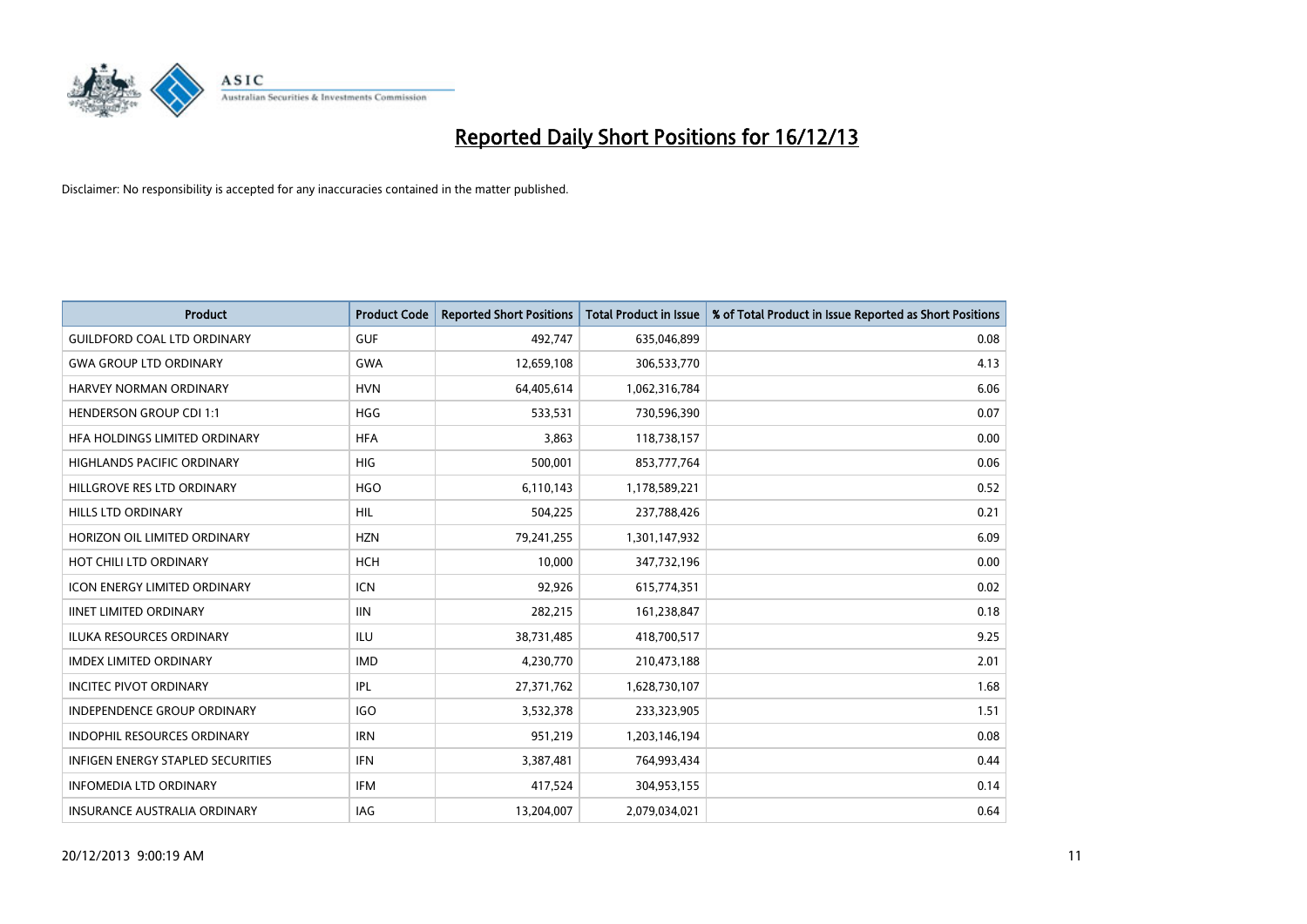

| <b>Product</b>                                | <b>Product Code</b> | <b>Reported Short Positions</b> | <b>Total Product in Issue</b> | % of Total Product in Issue Reported as Short Positions |
|-----------------------------------------------|---------------------|---------------------------------|-------------------------------|---------------------------------------------------------|
| <b>INTREPID MINES ORDINARY</b>                | IAU                 | 20,563,681                      | 556,348,985                   | 3.70                                                    |
| <b>INVESTA OFFICE FUND STAPLED SECURITIES</b> | <b>IOF</b>          | 857,875                         | 614,047,458                   | 0.14                                                    |
| <b>INVOCARE LIMITED ORDINARY</b>              | <b>IVC</b>          | 5,997,178                       | 110,030,298                   | 5.45                                                    |
| <b>IOOF HOLDINGS LTD ORDINARY</b>             | IFL                 | 1,485,026                       | 232,118,034                   | 0.64                                                    |
| <b>IRESS LIMITED ORDINARY</b>                 | <b>IRE</b>          | 616,476                         | 158,585,126                   | 0.39                                                    |
| <b>IRON ORE HOLDINGS ORDINARY</b>             | <b>IOH</b>          | 26,197                          | 161,174,005                   | 0.02                                                    |
| <b>ISELECT LTD ORDINARY</b>                   | <b>ISU</b>          | 734,584                         | 260,737,894                   | 0.28                                                    |
| ISHARES MSCI AUS 200 ISHARES MSCI AUS 200     | IOZ                 | 6,369                           | 10,592,037                    | 0.06                                                    |
| <b>ISONEA LIMITED ORDINARY</b>                | <b>ISN</b>          | 4,000                           | 262,483,547                   | 0.00                                                    |
| JAMES HARDIE INDUST CHESS DEPOSITARY INT      | <b>IHX</b>          | 6,368,358                       | 443,831,704                   | 1.43                                                    |
| <b>JB HI-FI LIMITED ORDINARY</b>              | <b>JBH</b>          | 7,209,757                       | 100,261,681                   | 7.19                                                    |
| <b>KAGARA LTD ORDINARY</b>                    | KZL                 | 3,385,466                       | 798,953,117                   | 0.42                                                    |
| KAROON GAS AUSTRALIA ORDINARY                 | <b>KAR</b>          | 3,404,347                       | 255,841,581                   | 1.33                                                    |
| KATHMANDU HOLD LTD ORDINARY                   | <b>KMD</b>          | 69,876                          | 200,326,690                   | 0.03                                                    |
| <b>KBL MINING LIMITED ORDINARY</b>            | <b>KBL</b>          | 1,820                           | 393,535,629                   | 0.00                                                    |
| KINGSGATE CONSOLID. ORDINARY                  | <b>KCN</b>          | 22,398,435                      | 152,284,777                   | 14.71                                                   |
| KINGSROSE MINING LTD ORDINARY                 | <b>KRM</b>          | 538,593                         | 335,753,851                   | 0.16                                                    |
| LEIGHTON HOLDINGS ORDINARY                    | LEI                 | 23,725,370                      | 337,235,188                   | 7.04                                                    |
| LEND LEASE GROUP UNIT/ORD STAPLED             | LLC                 | 7,776,780                       | 576,712,337                   | 1.35                                                    |
| LINC ENERGY LTD ORDINARY                      | LNC                 | 4,404,725                       | 523,120,361                   | 0.84                                                    |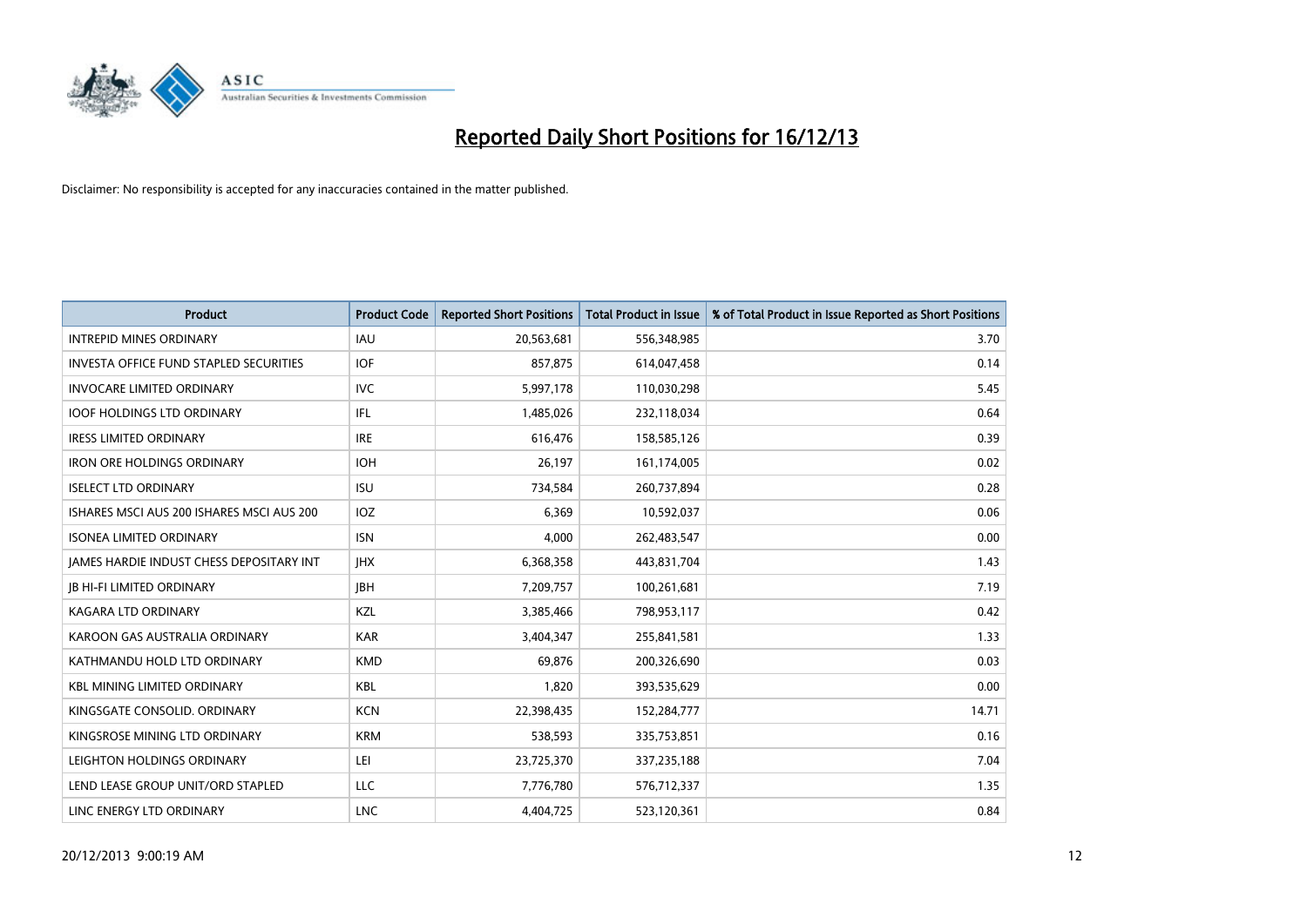

| <b>Product</b>                          | <b>Product Code</b> | <b>Reported Short Positions</b> | <b>Total Product in Issue</b> | % of Total Product in Issue Reported as Short Positions |
|-----------------------------------------|---------------------|---------------------------------|-------------------------------|---------------------------------------------------------|
| LIQUEFIED NATURAL ORDINARY              | <b>LNG</b>          | 494.302                         | 310,829,015                   | 0.16                                                    |
| LOGICAMMS LIMITED ORDINARY              | <b>LCM</b>          | 32,375                          | 71,178,179                    | 0.05                                                    |
| LONESTAR RESO LTD ORDINARY              | <b>LNR</b>          | 18,484                          | 697,187,211                   | 0.00                                                    |
| LYCOPODIUM LIMITED ORDINARY             | LYL                 | 3,001                           | 38,955,103                    | 0.01                                                    |
| LYNAS CORPORATION ORDINARY              | <b>LYC</b>          | 172,286,813                     | 1,961,160,594                 | 8.78                                                    |
| M2 TELECOMMUNICATION ORDINARY           | <b>MTU</b>          | 9,212,429                       | 179,384,685                   | 5.14                                                    |
| <b>MACA LIMITED ORDINARY</b>            | <b>MLD</b>          | 128,358                         | 175,050,243                   | 0.07                                                    |
| MACMAHON HOLDINGS ORDINARY              | <b>MAH</b>          | 1,872,644                       | 1,261,699,966                 | 0.15                                                    |
| MACO ATLAS ROADS GRP ORDINARY STAPLED   | <b>MOA</b>          | 12,379,078                      | 487,230,540                   | 2.54                                                    |
| MACQUARIE GROUP LTD DEFERRED SETTLEMENT | MQGDA               | 1,407,462                       | 321,003,726                   | 0.44                                                    |
| MACQUARIE TELECOM GP ORDINARY           | MAQ                 | 2,230                           | 20,967,121                    | 0.01                                                    |
| MAGELLAN FIN GRP LTD ORDINARY           | <b>MFG</b>          | 743,838                         | 155,830,849                   | 0.48                                                    |
| <b>MATRIX C &amp; E LTD ORDINARY</b>    | <b>MCE</b>          | 2,723,665                       | 94,555,428                    | 2.88                                                    |
| MAVERICK DRILLING ORDINARY              | MAD                 | 8,441,290                       | 467,726,751                   | 1.80                                                    |
| <b>MAXITRANS INDUSTRIES ORDINARY</b>    | <b>MXI</b>          | 507,867                         | 183,993,392                   | 0.28                                                    |
| MAYNE PHARMA LTD ORDINARY               | <b>MYX</b>          | 1,973,998                       | 563,459,968                   | 0.35                                                    |
| MCALEESE LTD ORDINARY                   | <b>MCS</b>          | 2,504,150                       | 296,577,121                   | 0.84                                                    |
| MCMILLAN SHAKESPEARE ORDINARY           | <b>MMS</b>          | 753,385                         | 74,523,965                    | 1.01                                                    |
| MEDUSA MINING LTD ORDINARY              | <b>MML</b>          | 6,760,706                       | 207,794,301                   | 3.25                                                    |
| MELBOURNE IT LIMITED ORDINARY           | <b>MLB</b>          | 3,000                           | 83,164,371                    | 0.00                                                    |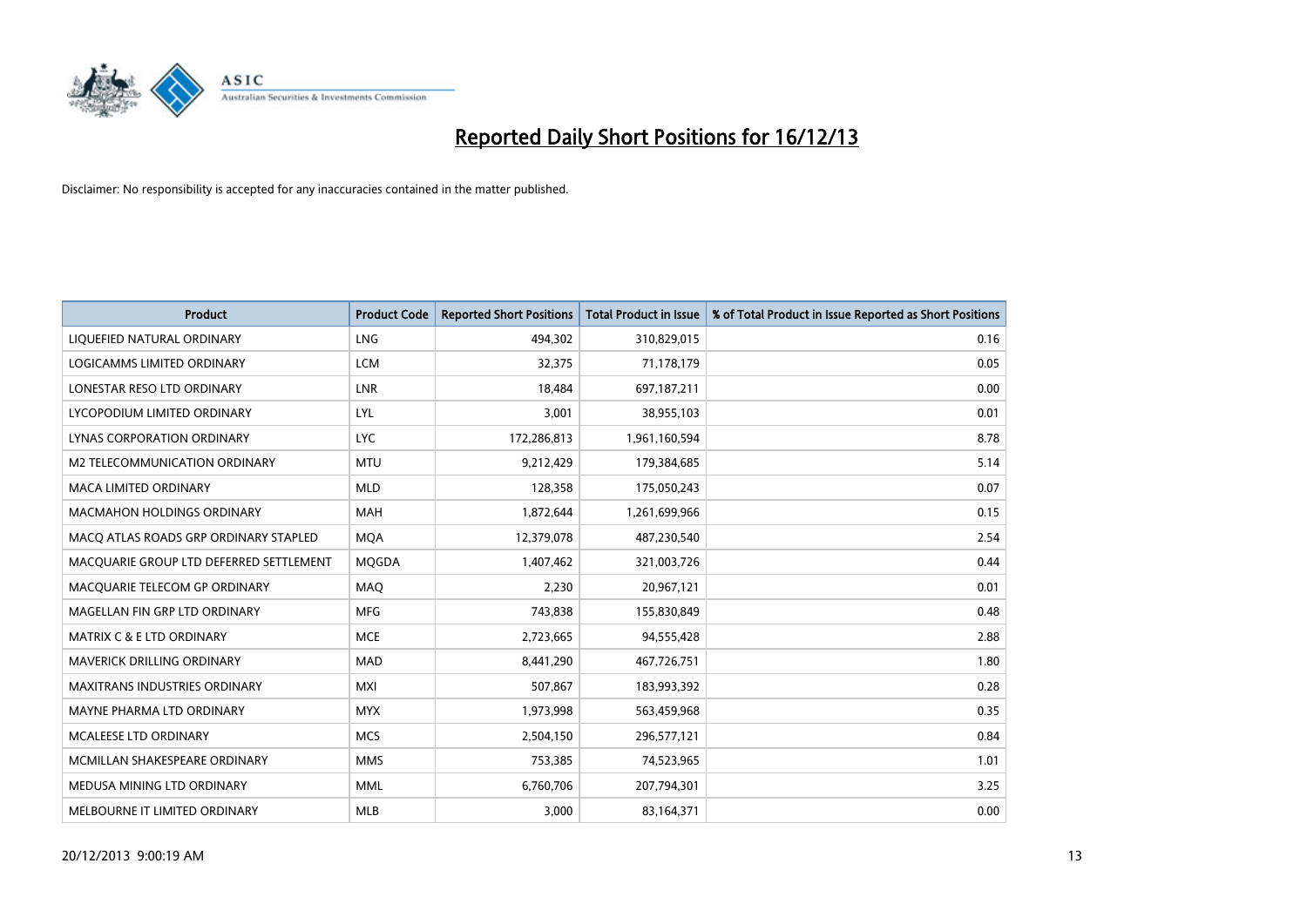

| <b>Product</b>                      | <b>Product Code</b> | <b>Reported Short Positions</b> | <b>Total Product in Issue</b> | % of Total Product in Issue Reported as Short Positions |
|-------------------------------------|---------------------|---------------------------------|-------------------------------|---------------------------------------------------------|
| MEO AUSTRALIA LTD ORDINARY          | <b>MEO</b>          | 10,845                          | 627,264,587                   | 0.00                                                    |
| MERIDIAN ENERGY INSTALMENT RECEIPTS | <b>MEZCA</b>        | 32,097                          | 1,255,413,626                 | 0.00                                                    |
| <b>MERMAID MARINE ORDINARY</b>      | <b>MRM</b>          | 1,495,747                       | 232,652,241                   | 0.64                                                    |
| MESOBLAST LIMITED ORDINARY          | <b>MSB</b>          | 19,267,035                      | 317,350,901                   | 6.07                                                    |
| METALS X LIMITED ORDINARY           | <b>MLX</b>          | 46,230                          | 1,655,386,110                 | 0.00                                                    |
| METCASH LIMITED ORDINARY            | <b>MTS</b>          | 99,728,476                      | 880,704,786                   | 11.32                                                   |
| METMINCO LIMITED ORDINARY           | <b>MNC</b>          | 633,058                         | 1,749,543,023                 | 0.04                                                    |
| MICLYN EXP OFFSHR ORDINARY          | <b>MIO</b>          | 79,856                          | 281,754,775                   | 0.03                                                    |
| MIGHTY RIVER POWER ORDINARY         | <b>MYT</b>          | 1,950,939                       | 1,400,000,094                 | 0.14                                                    |
| MILTON CORPORATION ORDINARY         | <b>MLT</b>          | 26,918                          | 627,357,755                   | 0.00                                                    |
| MINCOR RESOURCES NL ORDINARY        | <b>MCR</b>          | 2,286,405                       | 188,208,274                   | 1.21                                                    |
| MINERAL DEPOSITS ORDINARY           | <b>MDL</b>          | 1,173,016                       | 83,538,786                    | 1.40                                                    |
| MINERAL RESOURCES, ORDINARY         | <b>MIN</b>          | 4,409,881                       | 186,112,198                   | 2.37                                                    |
| MINT WIRELESS ORDINARY              | <b>MNW</b>          | 449,839                         | 403,872,395                   | 0.11                                                    |
| MIRABELA NICKEL LTD ORDINARY        | <b>MBN</b>          | 23,099,744                      | 876,801,147                   | 2.63                                                    |
| MIRVAC GROUP STAPLED SECURITIES     | <b>MGR</b>          | 1,498,418                       | 3,664,938,678                 | 0.04                                                    |
| MOBILE EMBRACE LTD ORDINARY         | <b>MBE</b>          | 4,500                           | 323,077,790                   | 0.00                                                    |
| MOLOPO ENERGY LTD ORDINARY          | <b>MPO</b>          | 100,365                         | 246,724,091                   | 0.04                                                    |
| MONADELPHOUS GROUP ORDINARY         | <b>MND</b>          | 11,927,583                      | 92,308,047                    | 12.92                                                   |
| MORTGAGE CHOICE LTD ORDINARY        | <b>MOC</b>          | 85,676                          | 123,780,387                   | 0.07                                                    |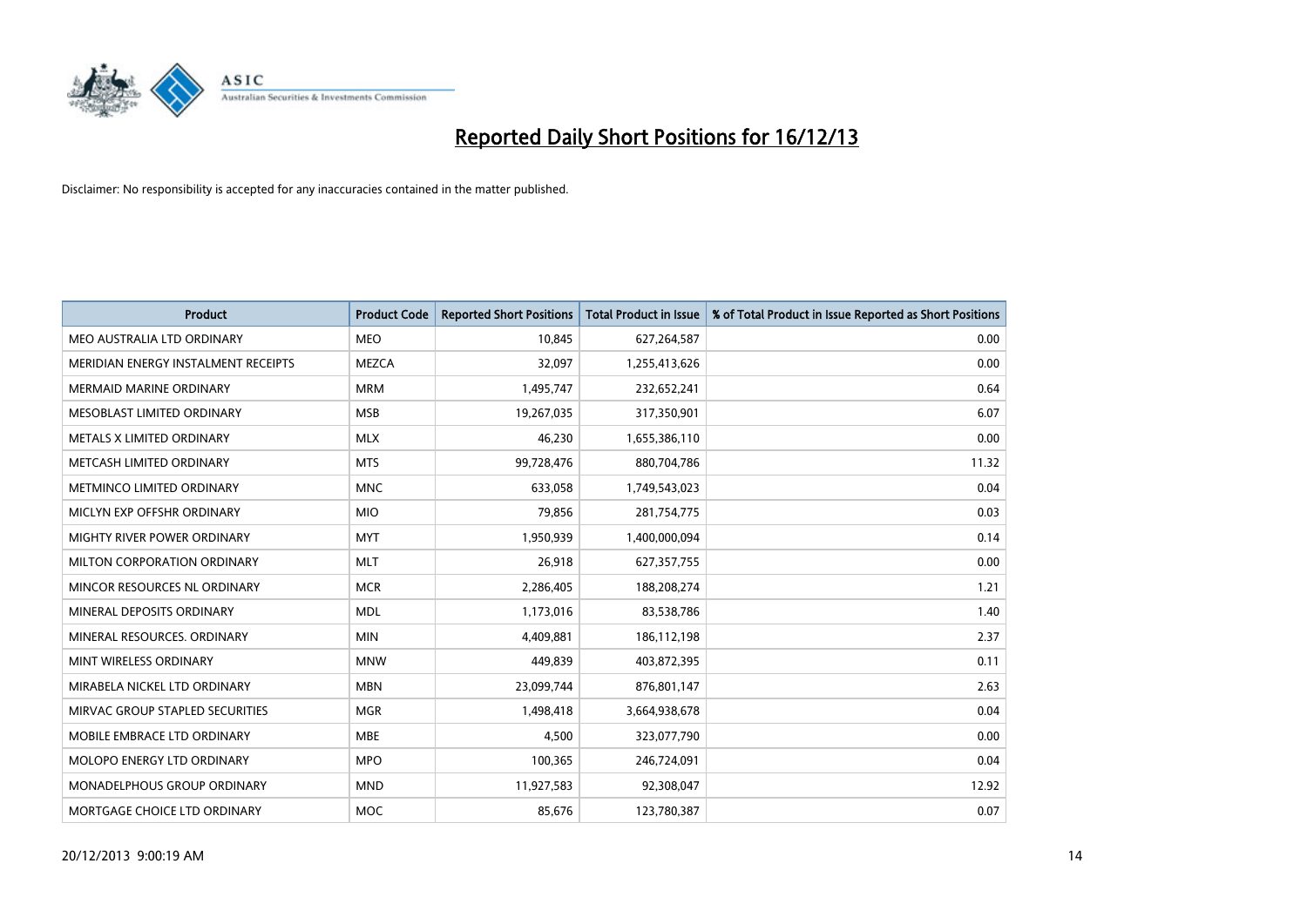

| <b>Product</b>                    | <b>Product Code</b> | <b>Reported Short Positions</b> | <b>Total Product in Issue</b> | % of Total Product in Issue Reported as Short Positions |
|-----------------------------------|---------------------|---------------------------------|-------------------------------|---------------------------------------------------------|
| <b>MOUNT GIBSON IRON ORDINARY</b> | MGX                 | 5,105,688                       | 1,090,584,232                 | 0.47                                                    |
| MULTIPLEX SITES SITES             | <b>MXUPA</b>        | 1,474                           | 4,500,000                     | 0.03                                                    |
| MURCHISON METALS LTD ORDINARY     | <b>MMX</b>          | 216,291                         | 450,497,346                   | 0.05                                                    |
| MYER HOLDINGS LTD ORDINARY        | <b>MYR</b>          | 72,257,645                      | 585,684,551                   | 12.34                                                   |
| NANOSONICS LIMITED ORDINARY       | <b>NAN</b>          | 123,499                         | 263,125,129                   | 0.05                                                    |
| NATIONAL AUST. BANK ORDINARY      | <b>NAB</b>          | 5,700,153                       | 2,349,453,562                 | 0.24                                                    |
| NAVITAS LIMITED ORDINARY          | <b>NVT</b>          | 3,648,246                       | 375,416,910                   | 0.97                                                    |
| NEON ENERGY LIMITED ORDINARY      | <b>NEN</b>          | 870,424                         | 553,037,848                   | 0.16                                                    |
| NEUREN PHARMACEUT, ORDINARY       | <b>NEU</b>          | 10,403                          | 1,493,120,164                 | 0.00                                                    |
| NEW HOPE CORPORATION ORDINARY     | <b>NHC</b>          | 568,672                         | 830,767,542                   | 0.07                                                    |
| NEWCREST MINING ORDINARY          | <b>NCM</b>          | 7,133,655                       | 766,510,971                   | 0.93                                                    |
| NEWS CORP A NON-VOTING CDI        | <b>NWSLV</b>        | 1,480,282                       | 4,018,120                     | 36.84                                                   |
| NEWS CORP B VOTING CDI            | <b>NWS</b>          | 3,098,712                       | 21,223,350                    | 14.60                                                   |
| NEWSAT LIMITED ORDINARY           | <b>NWT</b>          | 436,425                         | 591,460,931                   | 0.07                                                    |
| NEXTDC LIMITED ORDINARY           | <b>NXT</b>          | 9,576,669                       | 192,904,486                   | 4.96                                                    |
| NEXUS ENERGY LIMITED ORDINARY     | <b>NXS</b>          | 2,109,740                       | 1,330,219,459                 | 0.16                                                    |
| NIB HOLDINGS LIMITED ORDINARY     | <b>NHF</b>          | 4,116,707                       | 439,004,182                   | 0.94                                                    |
| NICK SCALI LIMITED ORDINARY       | <b>NCK</b>          | 1,003                           | 81,000,000                    | 0.00                                                    |
| NIDO PETROLEUM ORDINARY           | <b>NDO</b>          | 42,500                          | 2,046,650,968                 | 0.00                                                    |
| NINE ENTERTAINMENT ORDINARY       | <b>NEC</b>          | 930,999                         | 940,293,562                   | 0.10                                                    |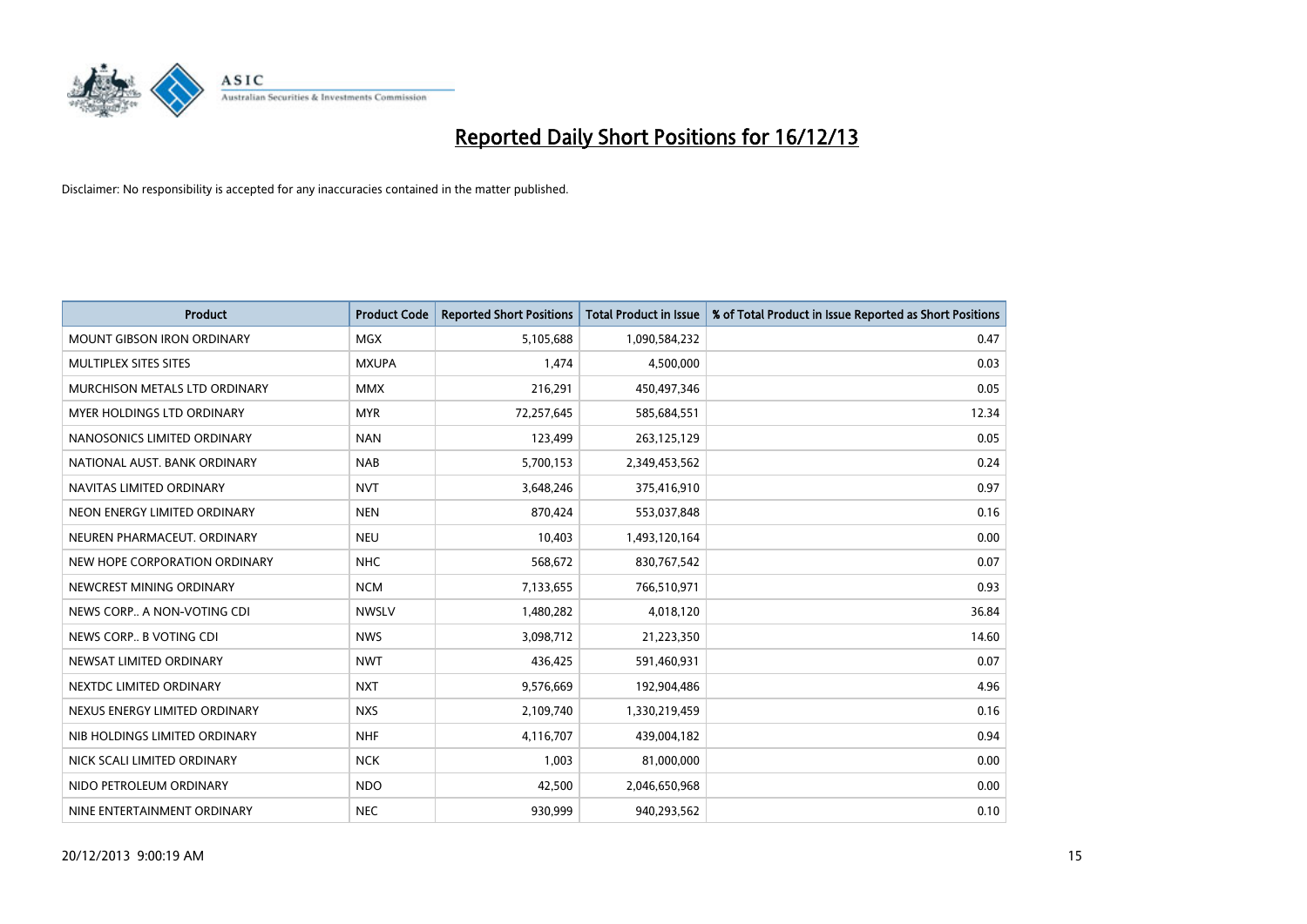

| <b>Product</b>                        | <b>Product Code</b> | <b>Reported Short Positions</b> | <b>Total Product in Issue</b> | % of Total Product in Issue Reported as Short Positions |
|---------------------------------------|---------------------|---------------------------------|-------------------------------|---------------------------------------------------------|
| NOBLE MINERAL RES ORDINARY            | <b>NMG</b>          | 2,365,726                       | 666,397,952                   | 0.36                                                    |
| NORTHERN IRON LTD ORDINARY            | <b>NFE</b>          | 108,190                         | 484,405,314                   | 0.02                                                    |
| NORTHERN STAR ORDINARY                | <b>NST</b>          | 4,307,858                       | 428,369,762                   | 1.01                                                    |
| NOVOGEN LIMITED ORDINARY              | <b>NRT</b>          | 79,601                          | 158,625,294                   | 0.05                                                    |
| NRW HOLDINGS LIMITED ORDINARY         | <b>NWH</b>          | 18,344,164                      | 278,888,011                   | 6.58                                                    |
| NUCOAL RESOURCES LTD ORDINARY         | <b>NCR</b>          | 90,001                          | 768,612,354                   | 0.01                                                    |
| NUFARM LIMITED ORDINARY               | <b>NUF</b>          | 15,060,311                      | 263,643,448                   | 5.71                                                    |
| OAKTON LIMITED ORDINARY               | <b>OKN</b>          | 567,941                         | 89,968,985                    | 0.63                                                    |
| OCEANAGOLD CORP. CHESS DEPOSITARY INT | <b>OGC</b>          | 1,615,087                       | 300,350,129                   | 0.54                                                    |
| OIL SEARCH LTD ORDINARY               | OSH                 | 7,852,414                       | 1,343,361,150                 | 0.58                                                    |
| OM HOLDINGS LIMITED ORDINARY          | <b>OMH</b>          | 2,559,900                       | 733,423,337                   | 0.35                                                    |
| ORICA LIMITED ORDINARY                | ORI                 | 8,142,064                       | 368,203,632                   | 2.21                                                    |
| ORIGIN ENERGY ORDINARY                | <b>ORG</b>          | 7,171,883                       | 1,101,228,124                 | 0.65                                                    |
| OROCOBRE LIMITED ORDINARY             | <b>ORE</b>          | 933,663                         | 132,041,911                   | 0.71                                                    |
| OROTONGROUP LIMITED ORDINARY          | ORL                 | 97,700                          | 40,880,902                    | 0.24                                                    |
| OZ MINERALS ORDINARY                  | <b>OZL</b>          | 22,560,918                      | 303,470,022                   | 7.43                                                    |
| OZFOREX GROUP LTD ORDINARY            | <b>OFX</b>          | 2,234,914                       | 240,000,000                   | 0.93                                                    |
| PACIFIC BRANDS ORDINARY               | <b>PBG</b>          | 7,039,994                       | 912,915,695                   | 0.77                                                    |
| PALADIN ENERGY LTD ORDINARY           | <b>PDN</b>          | 100,034,124                     | 964,118,567                   | 10.38                                                   |
| PANAUST LIMITED ORDINARY              | <b>PNA</b>          | 3,818,664                       | 619,765,589                   | 0.62                                                    |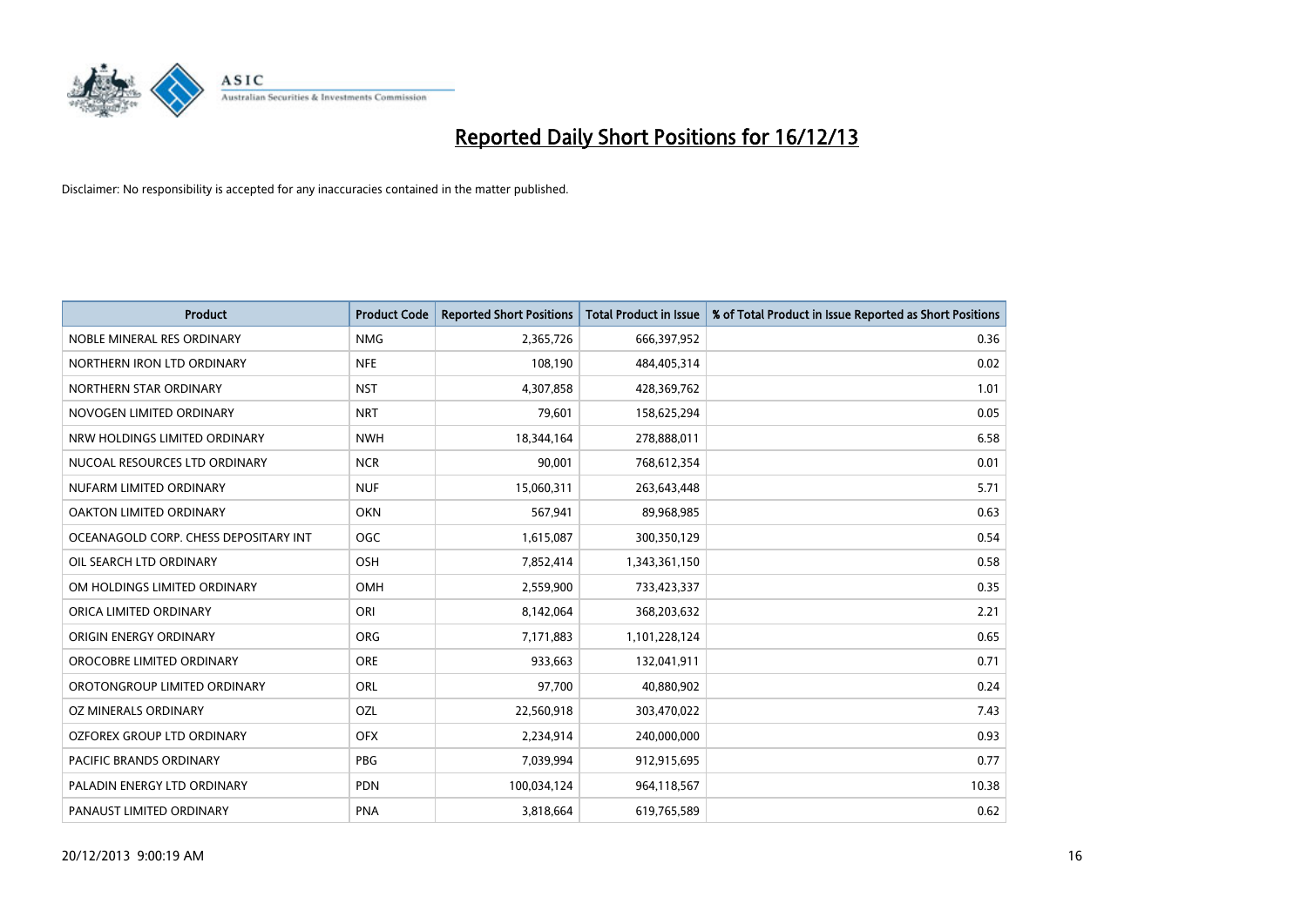

| <b>Product</b>                | <b>Product Code</b> | <b>Reported Short Positions</b> | <b>Total Product in Issue</b> | % of Total Product in Issue Reported as Short Positions |
|-------------------------------|---------------------|---------------------------------|-------------------------------|---------------------------------------------------------|
| PANORAMIC RESOURCES ORDINARY  | PAN                 | 2,215,779                       | 295,085,132                   | 0.75                                                    |
| PANTERRA GOLD LTD ORDINARY    | PGI                 |                                 | 769,414,346                   | 0.00                                                    |
| PAPERLINX LIMITED ORDINARY    | <b>PPX</b>          | 89,918                          | 609,280,761                   | 0.01                                                    |
| PAPILLON RES LTD ORDINARY     | <b>PIR</b>          | 8,882,153                       | 339,444,210                   | 2.62                                                    |
| PATTIES FOODS LTD ORDINARY    | PFL                 | 40,099                          | 139,144,338                   | 0.03                                                    |
| PEET LIMITED ORDINARY         | <b>PPC</b>          | 454,855                         | 433,389,348                   | 0.10                                                    |
| PENINSULA ENERGY LTD ORDINARY | <b>PEN</b>          |                                 | 3,045,547,081                 | 0.00                                                    |
| PERILYA LIMITED ORDINARY      | PEM                 | 1,530                           | 769,316,426                   | 0.00                                                    |
| PERPETUAL LIMITED ORDINARY    | PPT                 | 2,546,424                       | 42,002,824                    | 6.06                                                    |
| PERSEUS MINING LTD ORDINARY   | PRU                 | 11,988,793                      | 457,962,088                   | 2.62                                                    |
| PHARMAXIS LTD ORDINARY        | <b>PXS</b>          | 1,233,656                       | 309,046,349                   | 0.40                                                    |
| PHOSPHAGENICS LTD. ORDINARY   | <b>POH</b>          | 50,000                          | 1,020,465,957                 | 0.00                                                    |
| PLATINUM ASSET ORDINARY       | <b>PTM</b>          | 573,607                         | 578,655,695                   | 0.10                                                    |
| PLATINUM AUSTRALIA ORDINARY   | <b>PLA</b>          | 836,127                         | 504,968,043                   | 0.17                                                    |
| PMI GOLD CORP CDI 1:1         | <b>PVM</b>          | 247,824                         | 165,052,854                   | 0.15                                                    |
| PMP LIMITED ORDINARY          | <b>PMP</b>          | 1,588,076                       | 323,781,124                   | 0.49                                                    |
| POSEIDON NICK LTD ORDINARY    | POS                 | 42,583                          | 409,616,908                   | 0.01                                                    |
| PRANA BIOTECHNOLOGY ORDINARY  | <b>PBT</b>          | 645,074                         | 416,226,146                   | 0.15                                                    |
| PREMIER INVESTMENTS ORDINARY  | <b>PMV</b>          | 1,868,342                       | 155,314,874                   | 1.20                                                    |
| PRIMA BIOMED LTD ORDINARY     | <b>PRR</b>          | 1,018,378                       | 1,228,709,341                 | 0.08                                                    |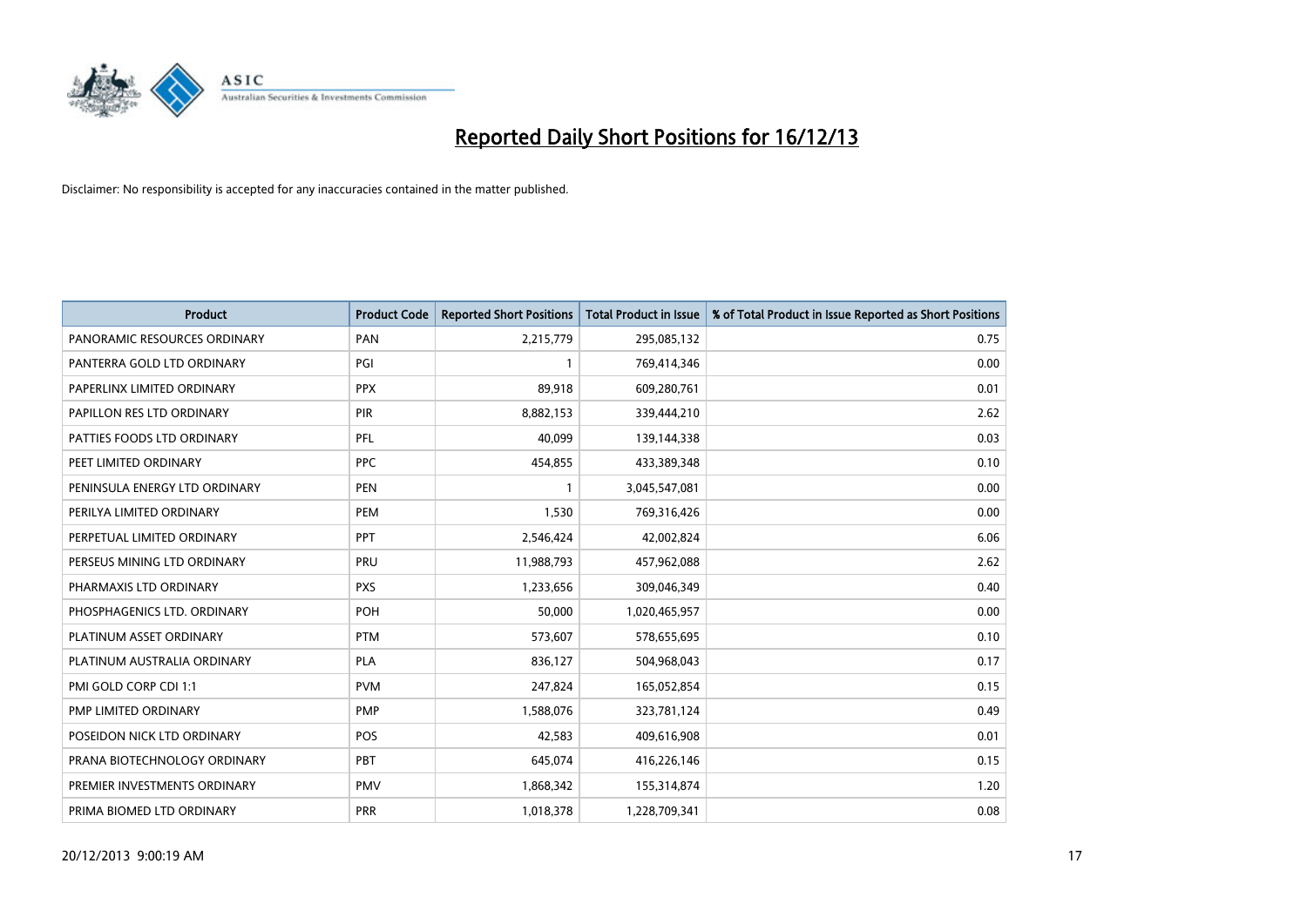

| <b>Product</b>                          | <b>Product Code</b> | <b>Reported Short Positions</b> | <b>Total Product in Issue</b> | % of Total Product in Issue Reported as Short Positions |
|-----------------------------------------|---------------------|---------------------------------|-------------------------------|---------------------------------------------------------|
| PRIMARY HEALTH CARE ORDINARY            | <b>PRY</b>          | 19,430,629                      | 504,956,647                   | 3.85                                                    |
| PRIME MEDIA GRP LTD ORDINARY            | PRT                 | 1,390,410                       | 366,330,303                   | 0.38                                                    |
| PROGRAMMED ORDINARY                     | <b>PRG</b>          | 230,130                         | 118,229,190                   | 0.19                                                    |
| <b>QANTAS AIRWAYS ORDINARY</b>          | QAN                 | 54,212,914                      | 2,196,330,250                 | 2.47                                                    |
| OBE INSURANCE GROUP ORDINARY            | OBE                 | 22,683,831                      | 1,226,855,950                 | 1.85                                                    |
| ORXPHARMA LTD ORDINARY                  | <b>ORX</b>          | 66,492                          | 157,285,606                   | 0.04                                                    |
| <b>QUBE HOLDINGS LTD ORDINARY</b>       | <b>QUB</b>          | 11,526,175                      | 931,433,499                   | 1.24                                                    |
| RAMELIUS RESOURCES ORDINARY             | <b>RMS</b>          | 508,005                         | 365,380,380                   | 0.14                                                    |
| RAMSAY HEALTH CARE ORDINARY             | <b>RHC</b>          | 2,319,702                       | 202,081,252                   | 1.15                                                    |
| <b>RCR TOMLINSON ORDINARY</b>           | <b>RCR</b>          | 1,520,379                       | 136,696,590                   | 1.11                                                    |
| <b>REA GROUP ORDINARY</b>               | <b>REA</b>          | 1,187,141                       | 131,714,699                   | 0.90                                                    |
| RECALL HOLDINGS LTD DEFERRED SETTLEMENT | <b>REC</b>          | 782,443                         | 312,000,000                   | 0.25                                                    |
| <b>RECKON LIMITED ORDINARY</b>          | <b>RKN</b>          | 180,107                         | 126,913,066                   | 0.14                                                    |
| <b>RED 5 LIMITED ORDINARY</b>           | <b>RED</b>          | 162,100                         | 759,451,008                   | 0.02                                                    |
| <b>RED FORK ENERGY ORDINARY</b>         | <b>RFE</b>          | 4,507,362                       | 499,551,719                   | 0.90                                                    |
| REDBANK ENERGY LTD ORDINARY             | <b>AEI</b>          | 13                              | 786,287                       | 0.00                                                    |
| REECE AUSTRALIA LTD. ORDINARY           | <b>REH</b>          | 436                             | 99,600,000                    | 0.00                                                    |
| REED RESOURCES LTD ORDINARY             | <b>RDR</b>          | 250,000                         | 523,453,895                   | 0.05                                                    |
| <b>REGIS RESOURCES ORDINARY</b>         | <b>RRL</b>          | 10,465,376                      | 497,985,884                   | 2.10                                                    |
| RESMED INC CDI 10:1                     | <b>RMD</b>          | 24,287,566                      | 1,420,542,770                 | 1.71                                                    |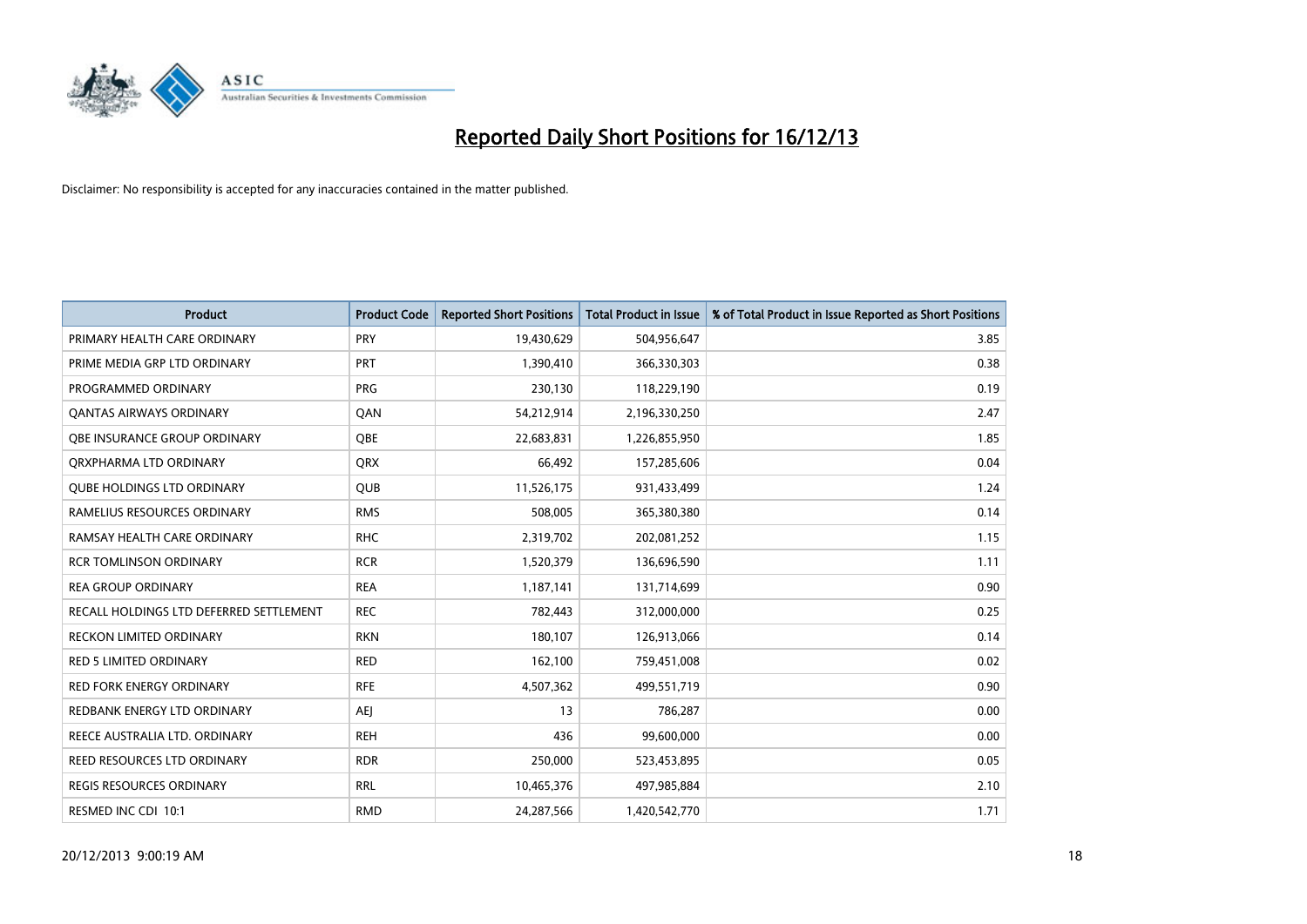

| <b>Product</b>                        | <b>Product Code</b> | <b>Reported Short Positions</b> | <b>Total Product in Issue</b> | % of Total Product in Issue Reported as Short Positions |
|---------------------------------------|---------------------|---------------------------------|-------------------------------|---------------------------------------------------------|
| <b>RESOLUTE MINING ORDINARY</b>       | <b>RSG</b>          | 12,292,981                      | 640,994,224                   | 1.92                                                    |
| RESOURCE EQUIP LTD ORDINARY           | <b>RQL</b>          | 5,000                           | 249,065,471                   | 0.00                                                    |
| <b>RESOURCE GENERATION ORDINARY</b>   | <b>RES</b>          | 224,300                         | 581,380,338                   | 0.04                                                    |
| <b>RETAIL FOOD GROUP ORDINARY</b>     | <b>RFG</b>          | 3,219,699                       | 142,706,772                   | 2.26                                                    |
| REX MINERALS LIMITED ORDINARY         | <b>RXM</b>          | 1,952,209                       | 188,907,284                   | 1.03                                                    |
| RHG LIMITED ORDINARY                  | <b>RHG</b>          | 1,085                           | 308,483,177                   | 0.00                                                    |
| RIDLEY CORPORATION ORDINARY           | <b>RIC</b>          | 118,696                         | 307,817,071                   | 0.04                                                    |
| RIO TINTO LIMITED ORDINARY            | <b>RIO</b>          | 5,936,933                       | 435,758,720                   | 1.36                                                    |
| ROBUST RESOURCES ORDINARY             | <b>ROL</b>          | 4,000                           | 102,830,646                   | 0.00                                                    |
| ROC OIL COMPANY ORDINARY              | <b>ROC</b>          | 1,285,362                       | 686,461,740                   | 0.19                                                    |
| ROYAL WOLF HOLDINGS ORDINARY          | <b>RWH</b>          | 189,393                         | 100,387,052                   | 0.19                                                    |
| RURALCO HOLDINGS ORDINARY             | <b>RHL</b>          | 1,408                           | 55,019,284                    | 0.00                                                    |
| SAI GLOBAL LIMITED ORDINARY           | SAI                 | 7,859,630                       | 210,750,820                   | 3.73                                                    |
| SALMAT LIMITED ORDINARY               | <b>SLM</b>          | 998                             | 159,812,799                   | 0.00                                                    |
| SAMSON OIL & GAS LTD ORDINARY         | SSN                 | 1,878,000                       | 2,547,627,193                 | 0.07                                                    |
| SANDFIRE RESOURCES ORDINARY           | <b>SFR</b>          | 1,340,706                       | 155,640,968                   | 0.86                                                    |
| SANTOS LTD ORDINARY                   | <b>STO</b>          | 6,882,522                       | 970,209,994                   | 0.71                                                    |
| SARACEN MINERAL ORDINARY              | <b>SAR</b>          | 1,856,232                       | 595,263,186                   | 0.31                                                    |
| SCA PROPERTY GROUP STAPLED SECURITIES | <b>SCP</b>          | 35,984,690                      | 648,628,320                   | 5.55                                                    |
| SEDGMAN LIMITED ORDINARY              | SDM                 | 308,489                         | 223,224,636                   | 0.14                                                    |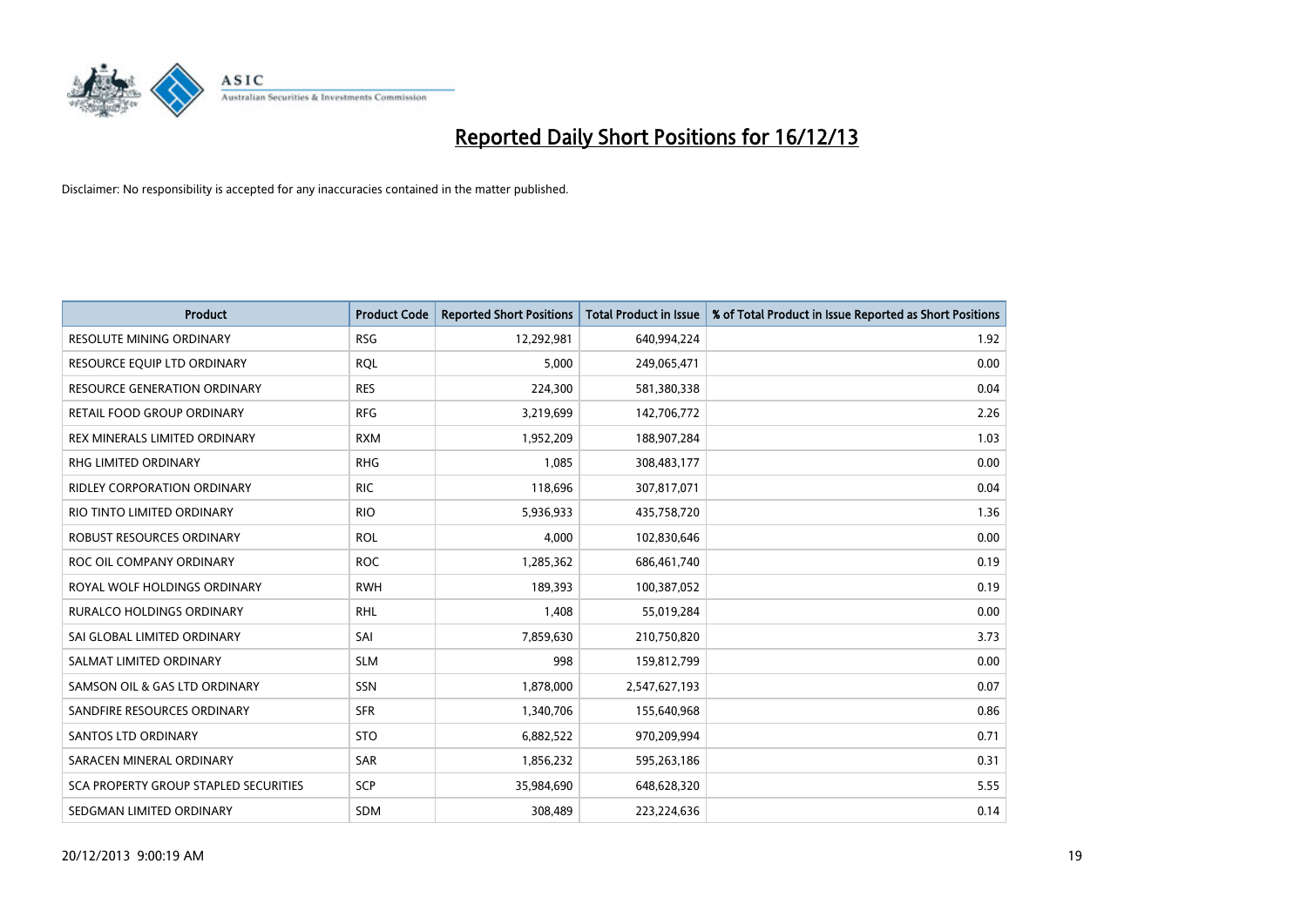

| <b>Product</b>                           | <b>Product Code</b> | <b>Reported Short Positions</b> | <b>Total Product in Issue</b> | % of Total Product in Issue Reported as Short Positions |
|------------------------------------------|---------------------|---------------------------------|-------------------------------|---------------------------------------------------------|
| SEEK LIMITED ORDINARY                    | <b>SEK</b>          | 13,797,379                      | 339,132,780                   | 4.07                                                    |
| SELECT HARVESTS ORDINARY                 | SHV                 | 48,424                          | 57,815,720                    | 0.08                                                    |
| SENEX ENERGY LIMITED ORDINARY            | <b>SXY</b>          | 10,721,765                      | 1,144,008,917                 | 0.94                                                    |
| SERVCORP LIMITED ORDINARY                | SRV                 | 399                             | 98,432,275                    | 0.00                                                    |
| SERVICE STREAM ORDINARY                  | SSM                 | 100                             | 284,443,570                   | 0.00                                                    |
| SEVEN GROUP HOLDINGS ORDINARY            | <b>SVW</b>          | 4,402,092                       | 308,160,281                   | 1.43                                                    |
| SEVEN WEST MEDIA LTD ORDINARY            | <b>SWM</b>          | 7,439,656                       | 999,160,872                   | 0.74                                                    |
| SIGMA PHARMACEUTICAL ORDINARY            | <b>SIP</b>          | 4,482,595                       | 1,125,275,419                 | 0.40                                                    |
| SILEX SYSTEMS ORDINARY                   | <b>SLX</b>          | 2,683,457                       | 170,297,752                   | 1.58                                                    |
| SILVER CHEF LIMITED ORDINARY             | SIV                 | 23,192                          | 29,333,629                    | 0.08                                                    |
| SILVER LAKE RESOURCE ORDINARY            | <b>SLR</b>          | 17,909,304                      | 437,594,758                   | 4.09                                                    |
| SIMS METAL MGMT LTD ORDINARY             | SGM                 | 9,528,467                       | 204,434,248                   | 4.66                                                    |
| SINGAPORE TELECOMM. CHESS DEPOSITARY INT | SGT                 | 5,452,522                       | 157,696,918                   | 3.46                                                    |
| SINO GAS ENERGY ORDINARY                 | SEH                 | 317,897                         | 1,453,304,154                 | 0.02                                                    |
| SIRIUS RESOURCES NL ORDINARY             | <b>SIR</b>          | 10,150,202                      | 261,930,167                   | 3.88                                                    |
| SIRTEX MEDICAL ORDINARY                  | <b>SRX</b>          | 461,712                         | 56,108,439                    | 0.82                                                    |
| SKILLED GROUP LTD ORDINARY               | <b>SKE</b>          | 4,400,969                       | 233,871,364                   | 1.88                                                    |
| SKY NETWORK ORDINARY                     | SKT                 | 81,277                          | 389,139,785                   | 0.02                                                    |
| SKYCITY ENT GRP LTD ORDINARY             | <b>SKC</b>          | 68,173                          | 580,016,676                   | 0.01                                                    |
| <b>SLATER &amp; GORDON ORDINARY</b>      | SGH                 | 32,300                          | 202,481,656                   | 0.02                                                    |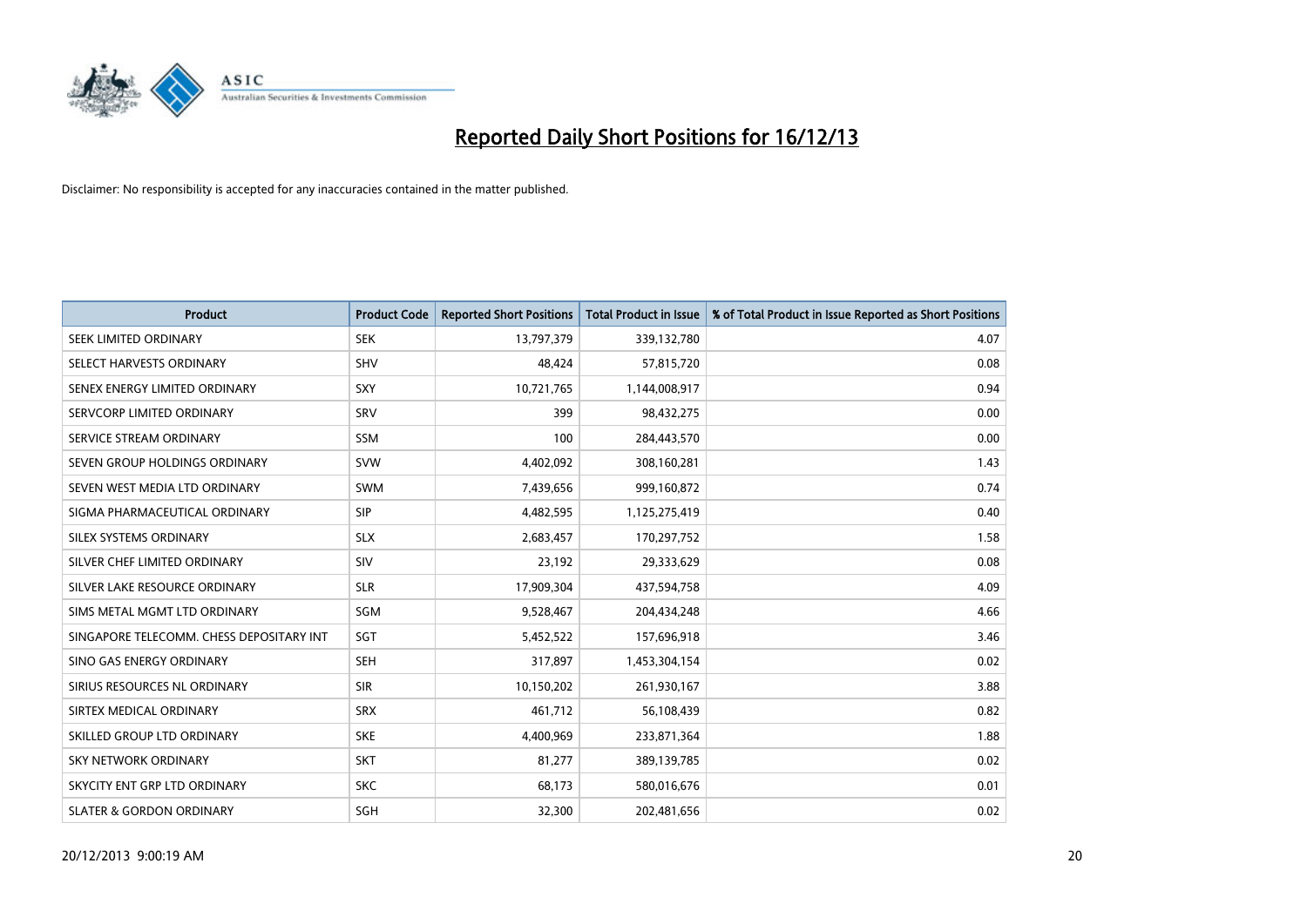

| <b>Product</b>                           | <b>Product Code</b> | <b>Reported Short Positions</b> | <b>Total Product in Issue</b> | % of Total Product in Issue Reported as Short Positions |
|------------------------------------------|---------------------|---------------------------------|-------------------------------|---------------------------------------------------------|
| SMS MANAGEMENT, ORDINARY                 | <b>SMX</b>          | 4,122,664                       | 70,099,763                    | 5.88                                                    |
| SONIC HEALTHCARE ORDINARY                | <b>SHL</b>          | 4,793,820                       | 400,511,056                   | 1.20                                                    |
| SOUL PATTINSON (W.H) ORDINARY            | SOL                 | 107,766                         | 239,395,320                   | 0.05                                                    |
| SOUTH BOULDER MINES ORDINARY             | <b>STB</b>          | 1                               | 128,027,826                   | 0.00                                                    |
| SP AUSNET STAPLED SECURITIES             | SPN                 | 45,851,905                      | 3,376,325,523                 | 1.36                                                    |
| SPARK INFRASTRUCTURE STAPLED NOTE & UNIT | SKI                 | 50,412,936                      | 1,326,734,264                 | 3.80                                                    |
| SPDR 200 FUND ETF UNITS                  | <b>STW</b>          | 80,500                          | 44,078,688                    | 0.18                                                    |
| SPDR 200 RESOURCES ETF UNITS             | <b>OZR</b>          | 66,188                          | 1,501,132                     | 4.41                                                    |
| SPDR SMALL ORDS ETF UNITS                | SSO                 | 199,018                         | 800,855                       | 24.85                                                   |
| SPECIALTY FASHION ORDINARY               | <b>SFH</b>          | 50,001                          | 192,236,121                   | 0.03                                                    |
| ST BARBARA LIMITED ORDINARY              | <b>SBM</b>          | 22,515,808                      | 488,074,077                   | 4.61                                                    |
| STARPHARMA HOLDINGS ORDINARY             | <b>SPL</b>          | 14,720,151                      | 284,574,948                   | 5.17                                                    |
| STEADFAST GROUP LTD ORDINARY             | <b>SDF</b>          | 1,108,704                       | 500,971,408                   | 0.22                                                    |
| STHN CROSS MEDIA ORDINARY                | SXL                 | 3,256,239                       | 705,099,800                   | 0.46                                                    |
| STOCKLAND UNITS/ORD STAPLED              | SGP                 | 8,714,002                       | 2,305,750,747                 | 0.38                                                    |
| STRAITS RES LTD. ORDINARY                | <b>SRQ</b>          | 31,522                          | 1,164,150,159                 | 0.00                                                    |
| STRIKE ENERGY LTD ORDINARY               | <b>STX</b>          | 5,000                           | 706,519,664                   | 0.00                                                    |
| <b>STW COMMUNICATIONS ORDINARY</b>       | SGN                 | 597,768                         | 403,828,512                   | 0.15                                                    |
| SUNCORP GROUP LTD ORDINARY               | <b>SUN</b>          | 4,299,777                       | 1,286,600,980                 | 0.33                                                    |
| SUNDANCE ENERGY ORDINARY                 | <b>SEA</b>          | 303,680                         | 462,611,982                   | 0.07                                                    |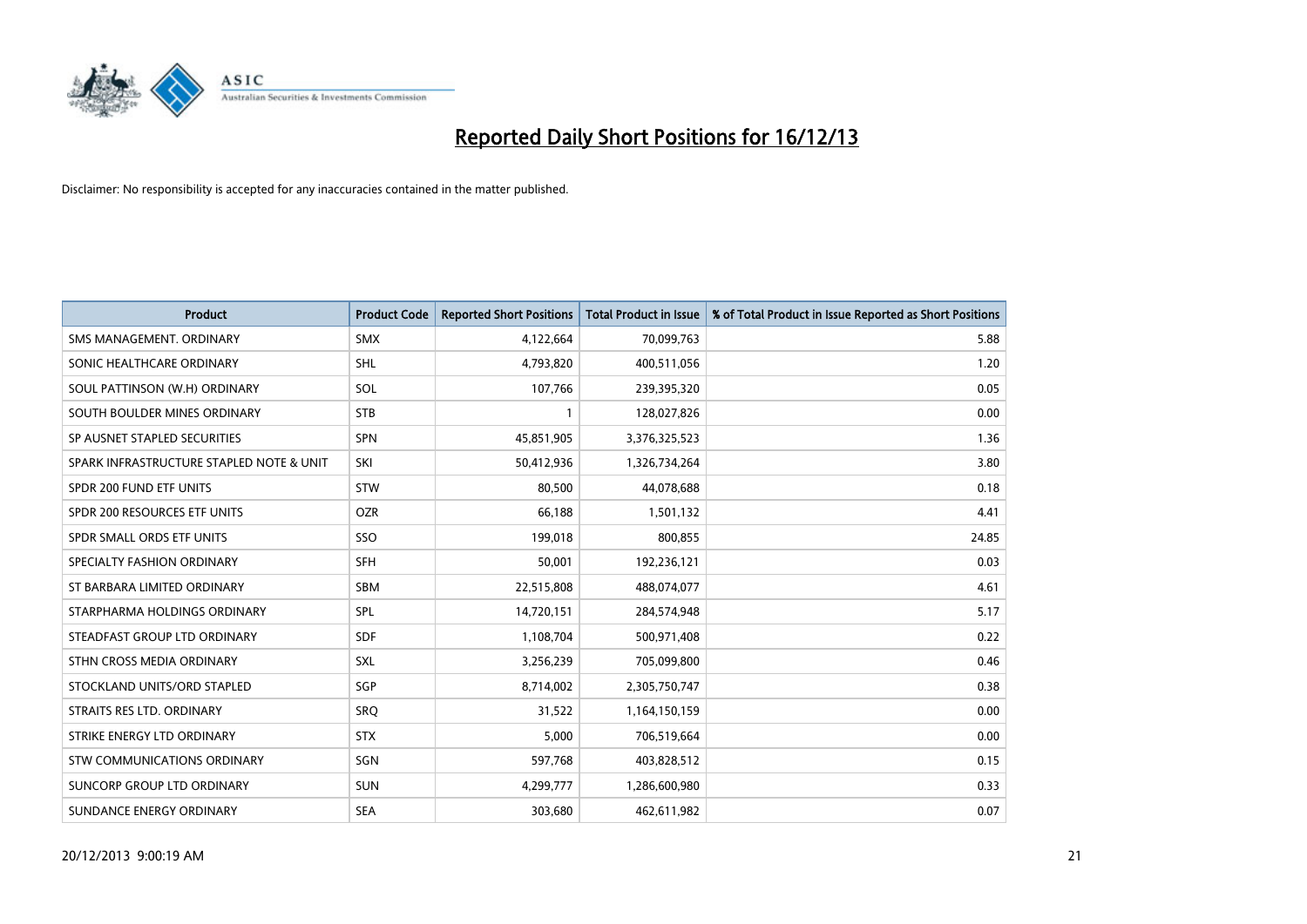

| <b>Product</b>                       | <b>Product Code</b> | <b>Reported Short Positions</b> | <b>Total Product in Issue</b> | % of Total Product in Issue Reported as Short Positions |
|--------------------------------------|---------------------|---------------------------------|-------------------------------|---------------------------------------------------------|
| SUNDANCE RESOURCES ORDINARY          | SDL                 | 51,521,661                      | 3,073,110,985                 | 1.68                                                    |
| SUNLAND GROUP LTD ORDINARY           | <b>SDG</b>          | 70,288                          | 181,710,087                   | 0.04                                                    |
| SUPER RET REP LTD ORDINARY           | SUL                 | 1,030,951                       | 196,731,620                   | 0.52                                                    |
| SYD AIRPORT STAPLED US PROHIBIT.     | SYD                 | 18,050,810                      | 2,194,322,759                 | 0.82                                                    |
| SYRAH RESOURCES ORDINARY             | <b>SYR</b>          | 2,589,144                       | 148,410,123                   | 1.74                                                    |
| <b>TABCORP HOLDINGS LTD ORDINARY</b> | <b>TAH</b>          | 21,293,259                      | 754,274,706                   | 2.82                                                    |
| TANAMI GOLD NL ORDINARY              | <b>TAM</b>          | 678,878                         | 587,548,523                   | 0.12                                                    |
| TAP OIL LIMITED ORDINARY             | <b>TAP</b>          | 221,702                         | 241,608,606                   | 0.09                                                    |
| TASSAL GROUP LIMITED ORDINARY        | <b>TGR</b>          | 29,474                          | 146,507,029                   | 0.02                                                    |
| TATTS GROUP LTD ORDINARY             | <b>TTS</b>          | 10,963,402                      | 1,417,117,821                 | 0.77                                                    |
| <b>TECHNOLOGY ONE ORDINARY</b>       | <b>TNE</b>          | 5,055                           | 307,551,455                   | 0.00                                                    |
| TELECOM CORPORATION ORDINARY         | <b>TEL</b>          | 9,506,598                       | 1,824,093,017                 | 0.52                                                    |
| <b>TELSTRA CORPORATION, ORDINARY</b> | <b>TLS</b>          | 19,050,569                      | 12,443,074,357                | 0.15                                                    |
| TEN NETWORK HOLDINGS ORDINARY        | <b>TEN</b>          | 151,819,851                     | 2,586,970,845                 | 5.87                                                    |
| TERANGA GOLD CORP CDI 1:1            | <b>TGZ</b>          | 3,819                           | 171,110,480                   | 0.00                                                    |
| TFS CORPORATION LTD ORDINARY         | <b>TFC</b>          | 77,818                          | 282,157,408                   | 0.03                                                    |
| THE REJECT SHOP ORDINARY             | <b>TRS</b>          | 2,174,531                       | 28,826,248                    | 7.54                                                    |
| THORN GROUP LIMITED ORDINARY         | <b>TGA</b>          | 52,589                          | 148,897,155                   | 0.04                                                    |
| TIGER RESOURCES ORDINARY             | <b>TGS</b>          | 2,071,107                       | 777,520,269                   | 0.27                                                    |
| TOLL HOLDINGS LTD ORDINARY           | <b>TOL</b>          | 28,227,495                      | 717,133,875                   | 3.94                                                    |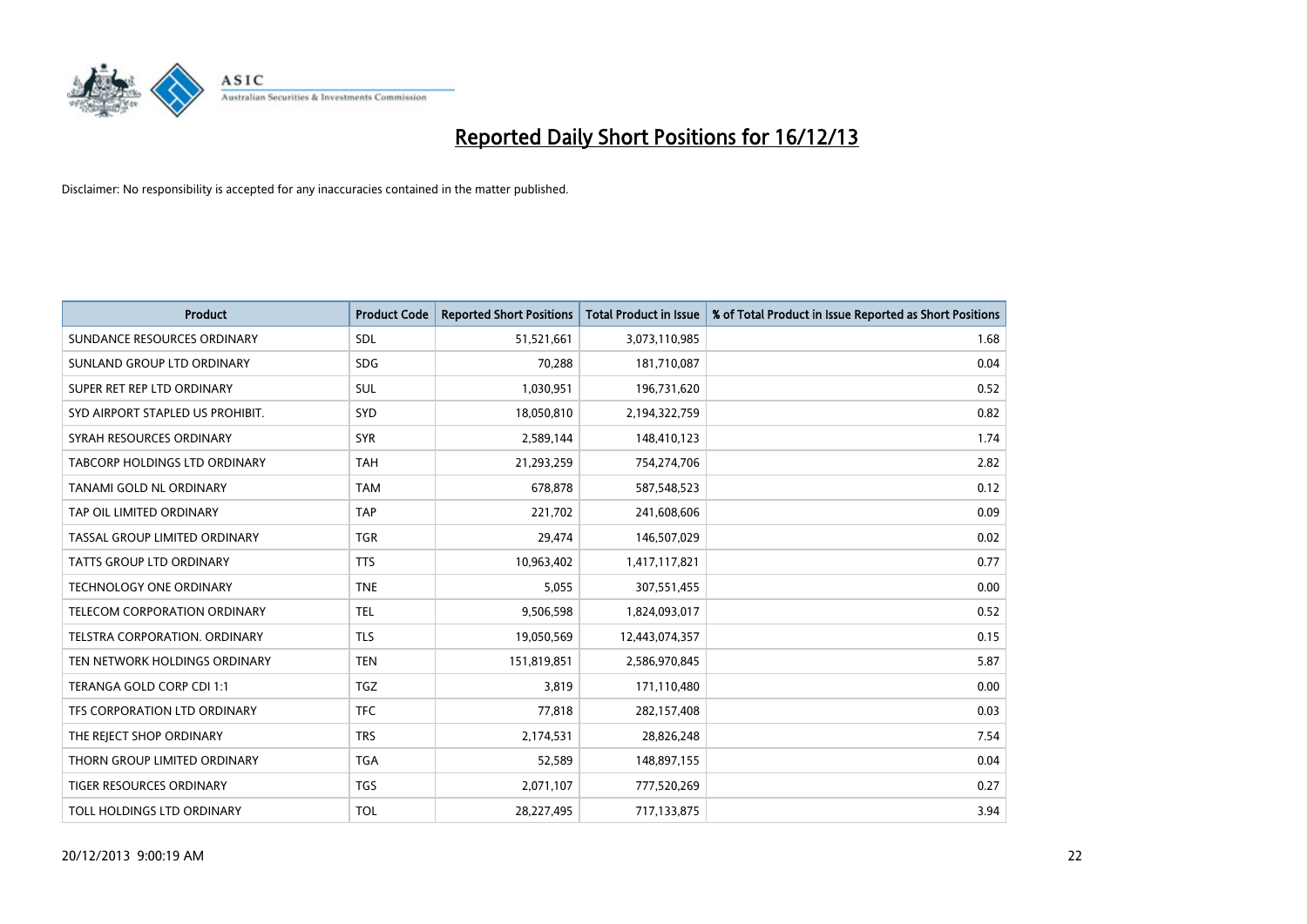

| Product                               | <b>Product Code</b> | <b>Reported Short Positions</b> | <b>Total Product in Issue</b> | % of Total Product in Issue Reported as Short Positions |
|---------------------------------------|---------------------|---------------------------------|-------------------------------|---------------------------------------------------------|
| <b>TORO ENERGY LIMITED ORDINARY</b>   | <b>TOE</b>          | 139,845                         | 1,489,883,453                 | 0.01                                                    |
| TOX FREE SOLUTIONS ORDINARY           | <b>TOX</b>          | 2,073,944                       | 133,242,359                   | 1.56                                                    |
| TPG TELECOM LIMITED ORDINARY          | <b>TPM</b>          | 2,271,822                       | 793,808,141                   | 0.29                                                    |
| TRADE ME GROUP ORDINARY               | <b>TME</b>          | 521,101                         | 396,261,129                   | 0.13                                                    |
| <b>TRANSFIELD SERVICES ORDINARY</b>   | <b>TSE</b>          | 44,891,559                      | 512,457,716                   | 8.76                                                    |
| TRANSPACIFIC INDUST, ORDINARY         | <b>TPI</b>          | 25,293,990                      | 1,578,563,490                 | 1.60                                                    |
| TRANSURBAN GROUP TRIPLE STAPLED SEC.  | <b>TCL</b>          | 2,033,752                       | 1,486,013,648                 | 0.14                                                    |
| TREASURY GROUP ORDINARY               | <b>TRG</b>          | 18,981                          | 23,070,755                    | 0.08                                                    |
| TREASURY WINE ESTATE ORDINARY         | <b>TWE</b>          | 34,159,851                      | 647,227,144                   | 5.28                                                    |
| TRITON MIN LTD ORDINARY               | <b>TON</b>          | 40,000                          | 185,240,023                   | 0.02                                                    |
| TROY RESOURCES LTD ORDINARY           | <b>TRY</b>          | 424,976                         | 168,118,378                   | 0.25                                                    |
| TWENTY-FIRST FOX INC A NON-VOTING CDI | <b>FOXLV</b>        | 904,017                         | 9,958,155                     | 9.08                                                    |
| TWENTY-FIRST FOX INC B VOTING CDI     | <b>FOX</b>          | 411,666                         | 212,815,026                   | 0.19                                                    |
| UGL LIMITED ORDINARY                  | UGL                 | 19,191,752                      | 166,511,240                   | 11.53                                                   |
| UNILIFE CORPORATION CDI 6:1           | <b>UNS</b>          | 35,632                          | 275,144,340                   | 0.01                                                    |
| UXC LIMITED ORDINARY                  | <b>UXC</b>          | 1,108,968                       | 320,551,687                   | 0.35                                                    |
| VEDA GROUP LTD ORDINARY               | <b>VED</b>          | 51,632                          | 842,055,406                   | 0.01                                                    |
| <b>VENTURE MINERALS ORDINARY</b>      | <b>VMS</b>          | 193,000                         | 287,320,170                   | 0.07                                                    |
| <b>VILLAGE ROADSHOW LTD ORDINARY</b>  | <b>VRL</b>          | 361,859                         | 159,493,510                   | 0.23                                                    |
| VIRGIN AUS HLDG LTD ORDINARY          | <b>VAH</b>          | 120,169,902                     | 3,330,437,000                 | 3.61                                                    |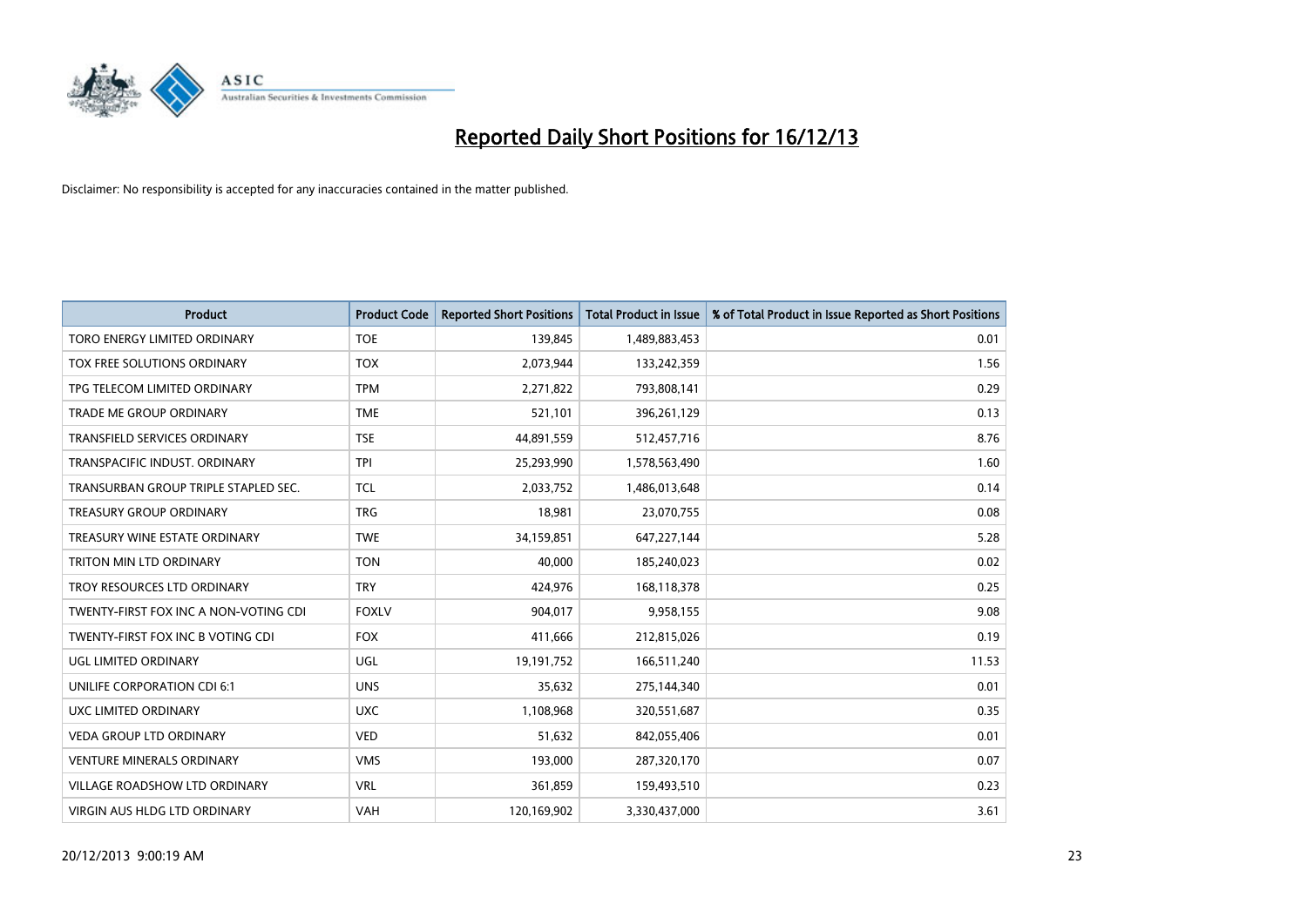

| <b>Product</b>                       | <b>Product Code</b> | <b>Reported Short Positions</b> | <b>Total Product in Issue</b> | % of Total Product in Issue Reported as Short Positions |
|--------------------------------------|---------------------|---------------------------------|-------------------------------|---------------------------------------------------------|
| <b>VIRTUS HEALTH LTD ORDINARY</b>    | <b>VRT</b>          | 497,549                         | 79,536,601                    | 0.63                                                    |
| VISION EYE INSTITUTE ORDINARY        | <b>VEI</b>          | 2,213,350                       | 160,759,740                   | 1.38                                                    |
| <b>VOCATION LTD ORDINARY</b>         | <b>VET</b>          | 7,238,297                       | 200,000,000                   | 3.62                                                    |
| <b>VOCUS COMMS LTD ORDINARY</b>      | <b>VOC</b>          | 195,784                         | 80,779,125                    | 0.24                                                    |
| WARRNAMBOOL CHEESE ORDINARY          | <b>WCB</b>          | 39,999                          | 55,969,511                    | 0.07                                                    |
| <b>WATPAC LIMITED ORDINARY</b>       | <b>WTP</b>          | 25                              | 184,332,526                   | 0.00                                                    |
| WEBJET LIMITED ORDINARY              | <b>WEB</b>          | 1,873,240                       | 79,397,959                    | 2.36                                                    |
| <b>WESFARMERS LIMITED ORDINARY</b>   | <b>WES</b>          | 4,160,620                       | 1,143,274,951                 | 0.36                                                    |
| <b>WESTERN AREAS LTD ORDINARY</b>    | <b>WSA</b>          | 23,139,018                      | 196,862,806                   | 11.75                                                   |
| WESTERN DESERT RES. ORDINARY         | <b>WDR</b>          | 2,639,363                       | 498,831,910                   | 0.53                                                    |
| WESTFIELD GROUP ORD/UNIT STAPLED SEC | <b>WDC</b>          | 8,757,986                       | 2,113,501,814                 | 0.41                                                    |
| WESTFIELD RETAIL TST UNIT STAPLED    | <b>WRT</b>          | 29,237,913                      | 2,979,214,029                 | 0.98                                                    |
| WESTPAC BANKING CORP ORDINARY        | <b>WBC</b>          | 21,865,922                      | 3,109,048,309                 | 0.70                                                    |
| WHITE ENERGY COMPANY ORDINARY        | <b>WEC</b>          | 10,463                          | 322,974,494                   | 0.00                                                    |
| WHITEHAVEN COAL ORDINARY             | <b>WHC</b>          | 64,549,800                      | 1,025,692,710                 | 6.29                                                    |
| WIDE BAY AUST LTD ORDINARY           | <b>WBB</b>          | 17,837                          | 36,238,600                    | 0.05                                                    |
| WINDIMURRA VANADIUM ORDINARY         | <b>WVL</b>          | 20,461                          | 19,284,366                    | 0.11                                                    |
| WOODSIDE PETROLEUM ORDINARY          | <b>WPL</b>          | 2,666,059                       | 823,910,657                   | 0.32                                                    |
| WOOLWORTHS LIMITED ORDINARY          | <b>WOW</b>          | 2,911,708                       | 1,254,478,580                 | 0.23                                                    |
| WORLEYPARSONS LTD ORDINARY           | <b>WOR</b>          | 5,260,139                       | 243,480,720                   | 2.16                                                    |